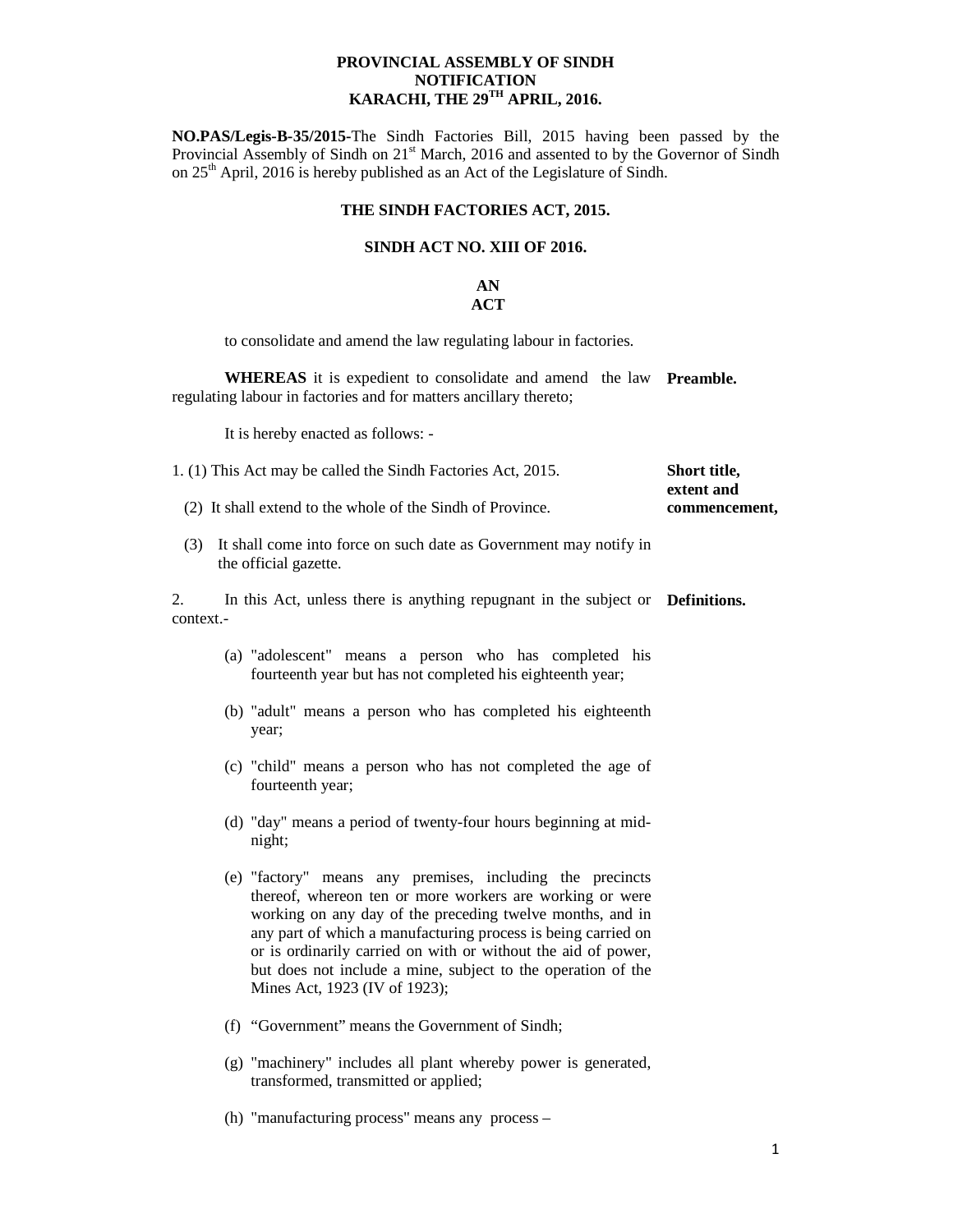- (i) for making, altering, repairing, ornamenting, finishing or packing, or otherwise treating any article or substance with a view to its use, sale, transport, delivery or disposal; or
- (ii) for pumping oil, water or sewage, or
- (iii) for generating, transforming or transmitting power;
- (i) "occupier of a factory" means the person who has ultimate control over the affairs of the factory:

 Provided that where the affairs of a factory are entrusted to a managing agent, such agent shall be deemed to be the occupier of the factory;

- (j) "power" means electric energy, and any other form of energy which is mechanically transmitted and is not generated by human or animal agency;
- (k) "prescribed" means prescribed by rules made by the Provincial Government under this Act.
- (l) "week" means a period of seven days beginning at mid-night on Saturday night;
- (m) where work of the same kind is carried out by two or more sets of workers working during different periods of the day, each of such sets is called a "relay" and the period or periods for which it works is called a "shift"; and
- (n) "worker" means a person employed in any manufacturing process, or in cleaning any part of the machinery or premises used for a manufacturing process, or in any other kind of work whatsoever, incidental to or connected with the subject of the manufacturing process and includes clerical staff, but does not include occupier and manager having the hiring and firing authority; provided that no worker shall be employed through an agency or contractor or sub-contractor or middleman or agent, to perform production related work.

3. Reference to time of day in this Act are references to Standard **Reference to time of**  Time which is five hours ahead of Greenwich Mean Times: **day.** 

 Provided that for any area, in which Standard Time is ordinarily observed, Government may make rules -

- (i) specifying the area;
- (ii) defining the local mean time ordinarily observed therein, and
- (iii) permitting such time to be observed in all or any of the factories situated in the area.

4. (1) For the purposes of this Act, a factory, which is exclusively **Seasonal**  engaged in one or more of the following manufacturing processes, **factories.**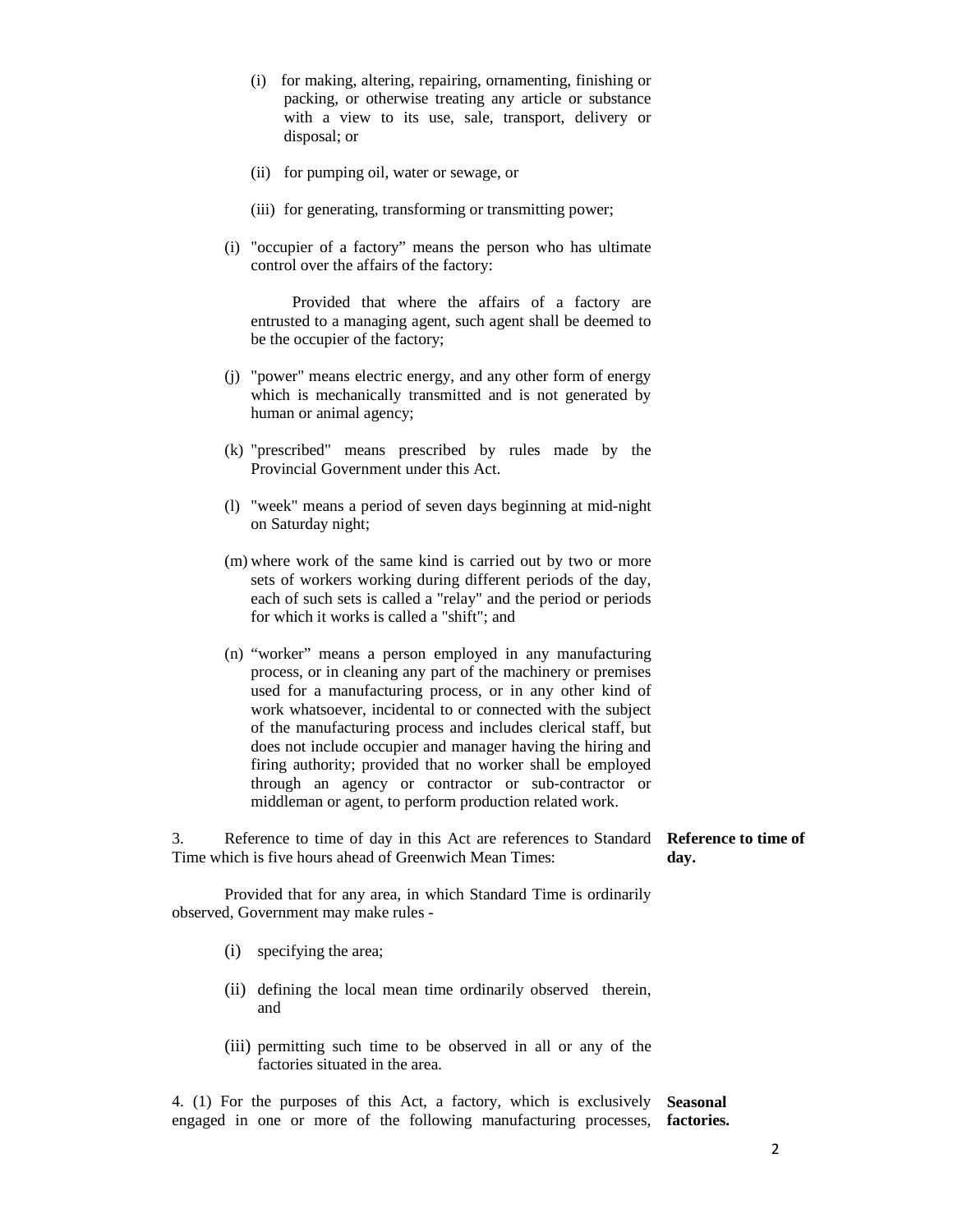namely, cotton ginning, cotton or cotton jute pressing, cotton seed oil extraction, fruit processing, rice husking, the decortications of groundnuts, the manufacture of sugar (including gur) or any of the aforesaid processes, is a seasonal factory:

Provided that Government may, by notification in the Official Gazette, declare any such factory in which manufacturing processes are ordinarily carried on for more than one hundred and eighty working days in the year, not to be a seasonal factory for the purposes of this Act.

 (2) Government may, by notification in the Official Gazette, declare any specified factory in which manufacturing processes are ordinarily carried on for more than one hundred and eighty working days in the year and cannot be carried on except during particular season or at times dependent on the irregular action of natural forces, to be a seasonal factory for the purposes of this Act.

5. (1) Government may, by notification in the official gazette, declare that all or any of the provisions of this Act applicable to factories shall apply to any place wherein a manufacturing process is being carried on or is ordinarily carried on whether with or without the use of power whenever five or more workers are working therein or have worked therein on any one day of the twelve months immediately preceding.

 (2) A notification under sub-section (1) may be made in respect of any one such place or in respect of any class of such places or generally in respect of all such places.

 (3) Notwithstanding anything contained in clause (e) of section 2, a place to which all or any of the provisions of this Act applicable to factories are for the time being applicable in pursuance of a declaration under sub-section (1) shall, to the extent to which such provisions are so made applicable but not otherwise, be deemed to be a factory.

6. Government may, by order in writing, direct that the different **Power to declare**  departments or branches of a specified factory shall be treated as separate factories for all or any of the purposes of this Act.

7. When Government is satisfied that following upon a change of occupier of a factory or in the manufacturing process carried on therein, the number of workers for the time being working in the factory is less **factory.**  than twenty and is not likely to be twenty or more on any day during the ensuing twelve months, it may, by order in writing, exempt such factory from operation of this Act:

 Provided that any exemption so granted shall cease to have effect on and after any day on which twenty or more workers work in the factory.

8. The provisions of section 16, clause (b) of sub-section (1) of section 17, sections 18, 19, 20, 23, 24, 25, 29 and sub-section (3) of section 53 shall not apply in the first instance to any factory where not more than nineteen workers are working or were working on any one day of the twelve months immediately preceding:

 Provided that Government may, by notification in the official gazette, apply all or any of the said provision to any such factory or any class of such factories.

**Power to apply provisions applicable to factories to certain other places.** 

**departments to be separate factories.** 

**Power to exempt on a change in the**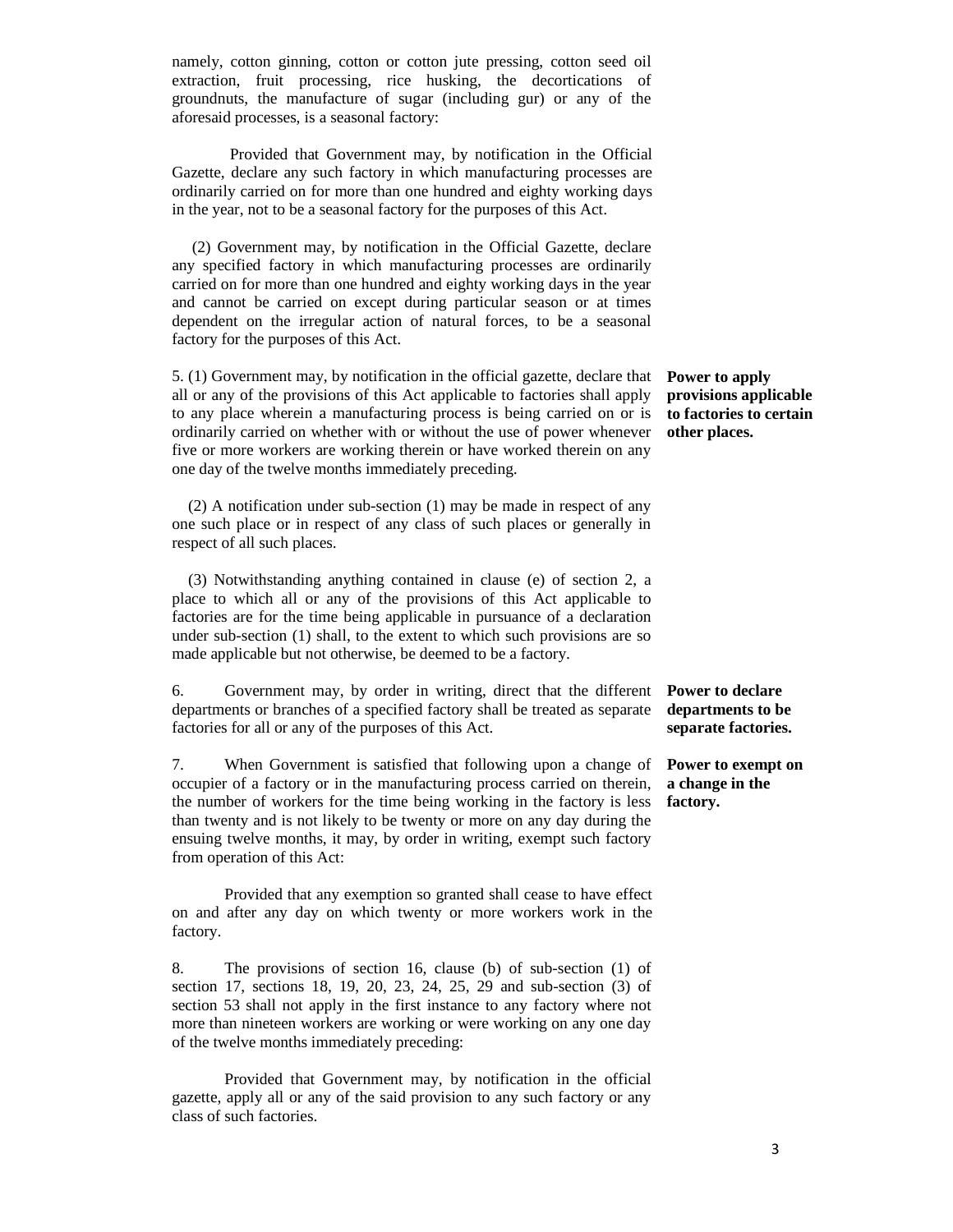9. In any case of public emergency, Government may, by notification in the official Gazette, exempt any factory from any or all of the provisions of this Act for such period as it may think fit.

10. (1) Before work is begun in any factory after the commencement of this Act, or before work is begun in any seasonal factory each season, the occupier shall send to the Inspector a written notice containing -

- (a) the name of the factory and its situation;
- (b) the address to which communications relating to the factory should be sent;
- (c) the nature of the manufacturing processes to be carried on in the factory;
- (d) the nature and amount of the power to be used;
- (e) the name of the person who shall be the manager of the factory for the purposes of this Act; and
- (f) such other particulars as may be prescribed for the purposes of this Act.

 (2) In respect of all factories which come within the scope of this Act, the occupier shall send a written notice to the Inspector containing particulars specified in sub-section (1) within thirty days of such commencement.

 (3) Whenever another person is appointed as manager, the occupier shall send to the Inspector, a written notice of the change within seven days from the date on which the new manager assumes charge.

 (4) During any period for which no person has been designated as manager of a factory under this section, or during which the person designated does not manage the factory, any person found acting as manager or if no such person is found, the occupier himself, shall be deemed to be the manager of the factory for the purposes of this Act.

11. (1) No occupier of a factory shall be allowed to start manufacturing process unless he has obtained factory registration certificate from the Directorate of Labour. **Registration and deregistration of factory.** 

 Provided that no registration certificate shall be issued unless the occupier of a factory provides the requisite documents as specified in the rules:

 Provided further that in case of Factories not registered prior to commencement of this Act, it shall get registration within sixty days from the commencement of this Act:

 Provided also that the registration documents be supported by No Objection Certificates from Industries Department, approval of Sindh Environmental Protection Agency (SEPA) and any other document or forms in the prescribed manner.

 (2) On the request of the occupier of a factory, the Directorate of Labour, after having satisfying itself to the effect that the factory has lost the status of a factory as laid down in this Act and is not likely to resume the status in the ensuing twelve months, may de-register a factory.

#### **Power to exempt during public emergency.**

**Notice to Inspector before commencement of work.**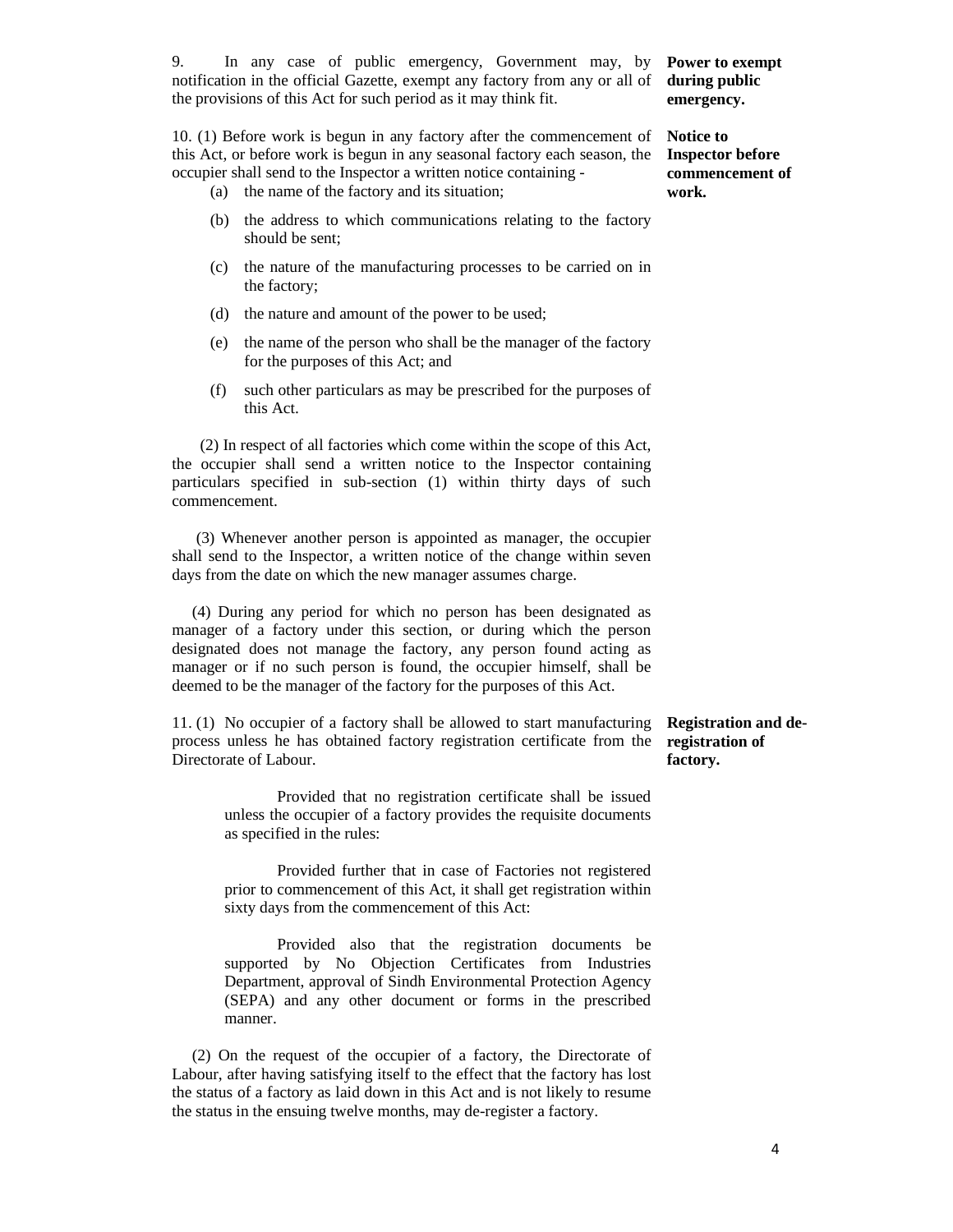#### **CHAPTER-II The Inspecting Staff**

12. (1) Government may, by notification in the Official Gazette, appoint **Inspectors.**  such persons as it thinks fit to be Inspectors for the purposes of this Act within such local limits as it may assign to them respectively.

 (2) Government may, by notification as aforesaid, appoint any person to be a Chief Inspector, who shall, in addition to the powers conferred on a Chief Inspector under this Act, exercise the powers of an Inspector throughout the Province of Sindh.

 (3) No person shall be appointed to be an Inspector under sub-section (1) or a Chief Inspector under sub-section (2) or having been so appointed shall continue to hold office, who is or becomes directly or indirectly interested in a factory or in any process or business carried on therein or in any patent or machinery connected therewith.

(4) Every Deputy Commissioner shall be an Inspector for his district.

 (5) Government may also, by notification as aforesaid, appoint such public officers as it thinks fit to be Additional Inspectors for all or any of the purposes of this Act within such local limits as it may assign to them respectively.

 (6) In any area where there are more Inspectors than one, Government may by notification as aforesaid declare the powers which such Inspectors shall respectively exercise, and the Inspectors to whom the prescribed notices are to be sent.

 (7) Every Chief Inspector and Inspector shall be deemed to be a public servant within the meaning of the Pakistan Penal Code (XLV of 1860) and shall be officially subordinate to such authority as Government may specify in this behalf.

13. Subject to any rules made by Government in this behalf, an **Powers of Inspector.**  Inspector may, within the local limits for which he is appointed -

- (a) enter with such assistants, if any, being persons in the service of the state or of any municipal or other public authority, as he thinks fit, any place which is or which he has reason to believe to be used as a factory or capable of being declared to be a factory under the provisions of section 5;
- (b) make such examination of the premises and plant and of any prescribed registers, and take on the spot or otherwise such evidence of persons as he may deem necessary for carrying out the purposes of this Act; and
- (c) exercise such other powers as may be necessary for carrying out the purposes of this Act:

 Provided that no one shall be required under this section to answer any question or give any evidence tending to criminate himself.

14. (1) Government may appoint such registered medical practitioners as **Certifying surgeons.**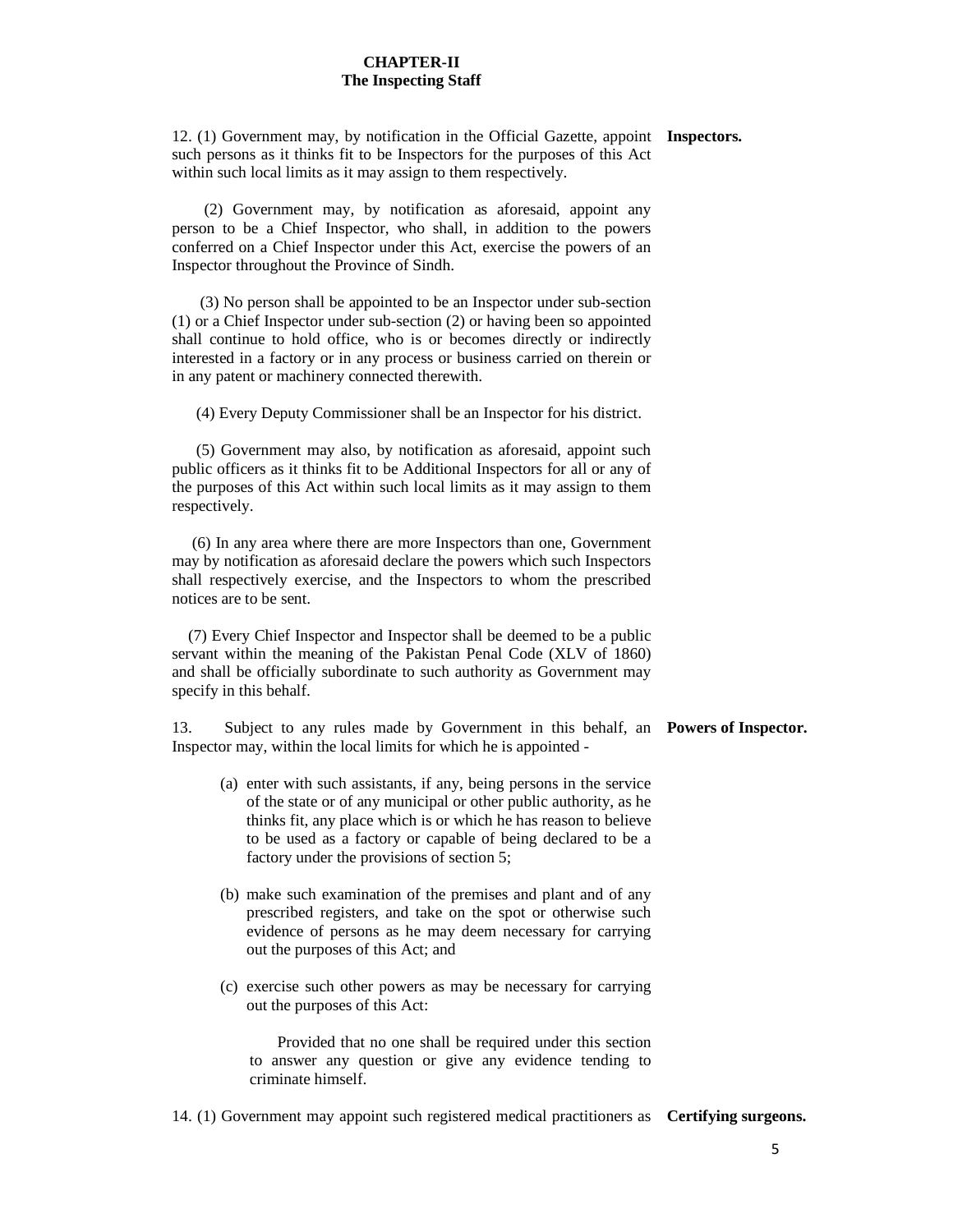it thinks fit to be certifying surgeons for the purposes of this Act within such local limits as it may assign to them respectively.

 (2) A certifying surgeon may authorize any registered medical practitioner to exercise any of his powers under this Act:

 Provided that a certificate of fitness for employment granted by such authorized practitioner shall be valid for a period of three months only, unless it is confirmed by the certifying surgeon himself after examination of the person concerned.

**Explanation:-** In this section a "registered medical practitioner" means any person registered under any Act of the Federal Legislature or any Provincial Legislature providing for the maintenance of a register of medical practitioners.

#### **CHAPTER III Health and Safety**

15. (1) Every factory shall be kept clean and free from effluvia arising **Cleanliness.** from any drain, privy or other nuisance, and in particular -

- (a) accumulation of dirt and refuse shall be removed daily by sweeping or by any other effective method from the floors and benches of work-rooms and from staircases and disposed of in a suitable manner;
- (b) the floor of every work-room shall be cleaned at least once in every week by washing, using disinfectant where necessary or by some other effective method;
- (c) where the floor is liable to become wet in the course of any manufacturing process to such extent as is capable of being drained, the effective means of drainage shall be provided and maintained;
- (d) all inside walls and partitions, all ceilings, or tops of rooms and walls, sides and tops or passages and staircases shall –
	- (i) where they are painted or varnished, be repainted or revarnished at least once in every five years;
	- (ii) where they are painted or varnished and have smooth impervious surfaces, be cleaned at least once in every fourteen months, by such methods as may be prescribed;
	- (iii) in any other case, kept whitewashed or colour washed and the whitewashing or colour washing shall be carried out at least once in every fourteen months ; and
- (e) the dates on which the processes required by clause (d) are carried out shall be entered in the prescribed register.

 (2) If, in view of the nature of the operations carried on in a factory it is not possible for the occupier to comply with all or any of the provisions of sub-section (1), Government may, by an order, exempt such factory or class or description of factories from any of the provisions of that subsection and specify alternative methods for keeping the factory in a clean state.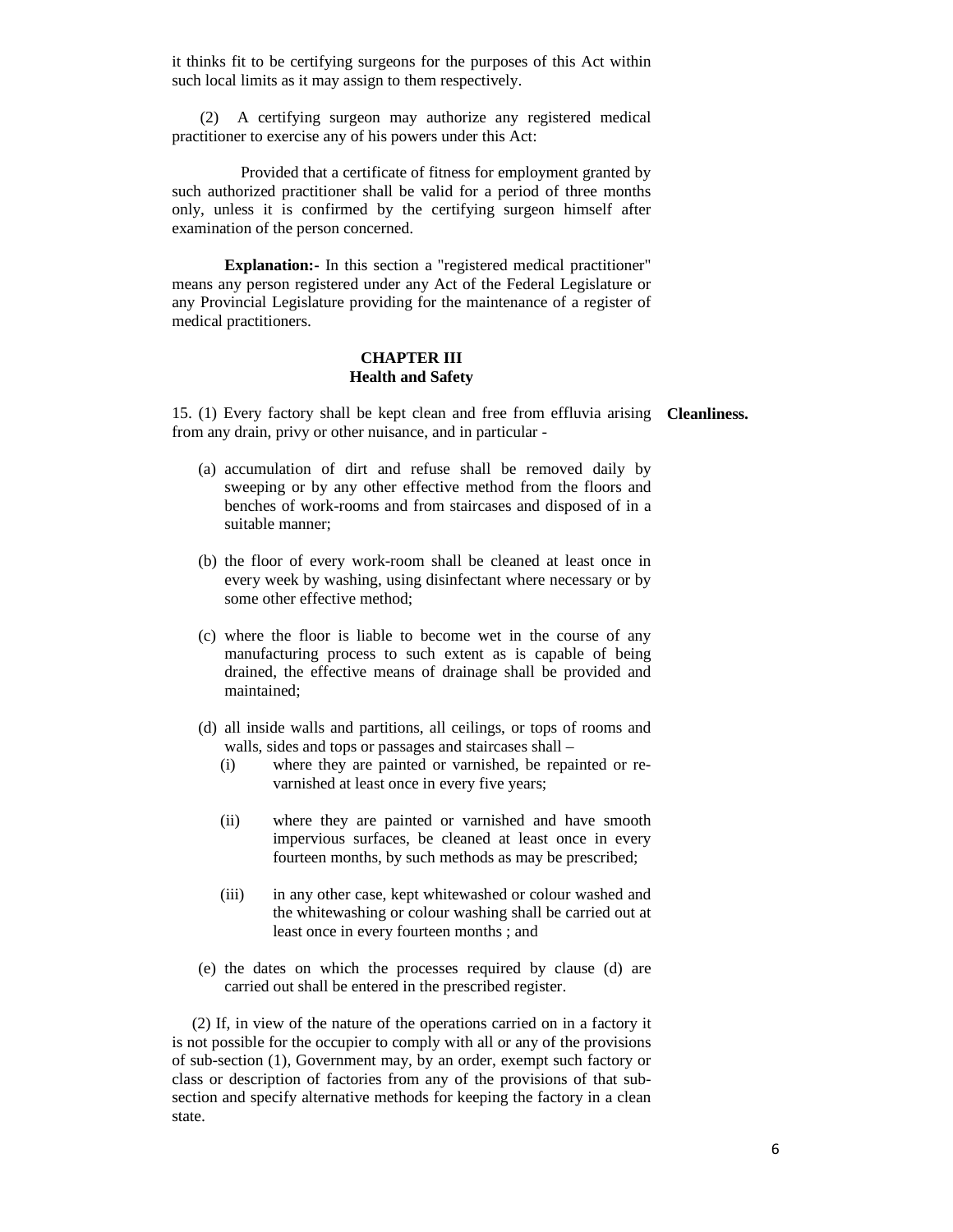16. (1) Effective arrangements shall be made in every factory for the **Disposal of**  disposal of wastes and effluents due to the manufacturing process carried **wastes and effluents.**  on therein.

 (2) Government may make rules prescribing the arrangements to be made under sub-section (1) or requiring that the arrangements made in accordance with that sub-section shall be subject to the approval of such authority as may be prescribed.

17. (1) The effective and suitable provisions shall be made in every factory for securing and maintaining in every work-room -

- (a) adequate ventilation by the circulation of fresh air; and
- (b) such temperature as will secure to workers therein reasonable conditions of comfort and prevent injury to health, and in particular –
	- (i) the walls and roofs shall be of such material and so designed that such temperature shall not be exceeded but kept as low as practicable;
	- (ii) where the nature of the work carried on in the factory involves, or is likely to involve, the production of excessively high temperature, such adequate measures as are practicable shall be taken to protect the workers therefrom by separating the process which produces such temperature from the work-room by insulating the hot parts or by other effective means.

 (2) Government may prescribe a standard of adequate ventilation and reasonable temperature for any factory or class or description of factories or parts thereof and direct that a thermometer shall be provided and maintained in such place and position as may be specified.

 (3) If it appears to Government that in any factory or class or description of factories excessively high temperature can be reduced by such methods as whitewashing, spraying or insulating and screening outside walls or roofs or windows, or by raising the level of the roof, or by insulating the roof either by an air space and double roof or by the use of insulating roof materials, or by other methods, it may prescribe such of these or other methods to be adopted in the factory.

18. (1) In every factory in which, by reason of the manufacturing process **Dust and fume.**carried on, there is given off any dust or fume or other impurity of such a nature and to such an extent as is likely to be injurious or offensive to the workers employed therein, effective measures shall be taken to prevent its accumulation in any work-room and its inhalation by workers and if any exhaust appliance is necessary for this purpose, it shall be applied as near as possible to the point of origin of the dust, fume or other impurity, and such point shall be enclosed so far as possible.

 (2) No stationary internal combustion engine shall be operated in any factory unless the exhaust is conducted into open air and exhaust pipes are insulated to prevent scalding and radiation heat, and no internal combustion engine shall be operated in any room unless effective measures have been taken to prevent such accumulation of fumes there from as are likely to be injurious to the workers employed in the workroom.

#### **Ventilation and temperature.**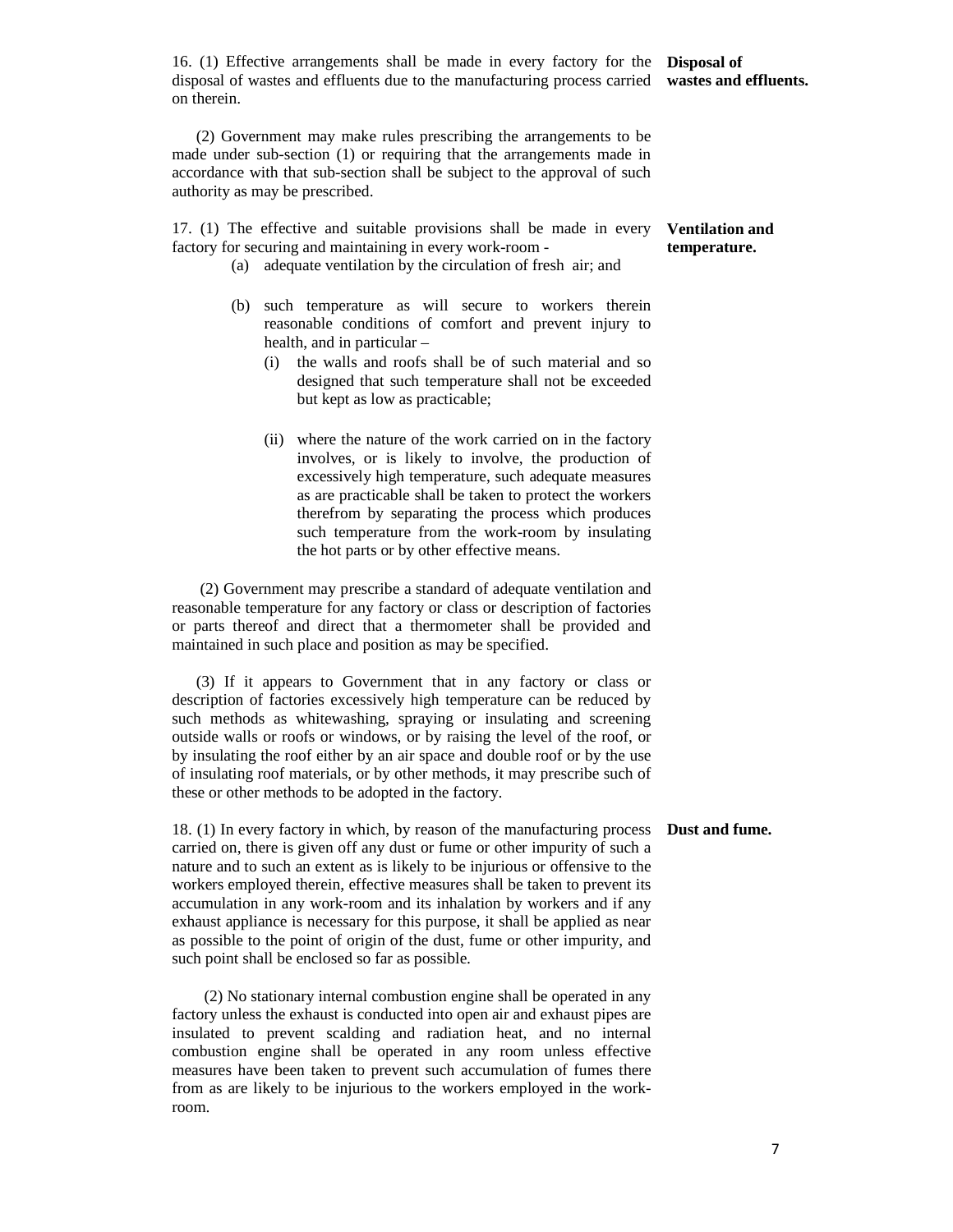19. (1) Government may, in respect of all factories in which humidity of **Artificial**  the air is artificially increased, make rules -

- (a) prescribing standards of humidification;
- (b) regulating the methods used for artificially increasing the humidity of the air;
- (c) directing prescribed tests for determining the humidity of the air to be correctly carried out and recorded; and
- (d) prescribing methods to be adopted for securing adequate ventilation and cooling of the air in the work-rooms.

 (2) In any factory in which the humidity of the air is artificially increased, the water used for the purpose shall be taken from a public supply, or other source of drinking water, or shall be effectively purified before it is so used.

 (3) If it appears to an Inspector that the water used in a factory for increasing humidity which is required to be effectively purified under sub-section (2) is not effectively purified, he may serve on the Manager of the factory, an order in writing specifying the measures which, in his opinion, should be adopted, and requiring them to be carried out before a specified date.

20. (1) No work-room in any factory shall be over-crowded to an extent **Overcrowding.** injurious to the health of the workers employed therein.

 (2) Without prejudice to the generality of the provisions of sub-section (1), there shall be provided for every worker employed in a work-room at least five hundred cubic feet of space.

**Explanation:-** For the purpose of this sub-section no account shall be taken of a space which is more than fourteen feet above the level of the floor of the room.

 (3) If the Chief Inspector by order in writing so requires, there shall be posted in each work-room of a factory a notice specifying the maximum number of workers who may in compliance with the provisions of this section, be employed in the room.

 (4) The Chief Inspector may, by order in writing, exempt, subject to such conditions as he may think fit to impose, any work-room from the provisions of this section if he is satisfied that compliance therewith in respect of such room is not necessary for the purpose of health of the workers employed therein.

21. (1) In every part of a factory where workers are working or passing, **Lighting.**there shall be provided and maintained –

- (a) sufficient and suitable lighting, natural or artificial, or both; and
- (b) emergency lighting of special points in work-room and passages to function automatically in case of a failure of the ordinary electric system.

 (2) In every factory, all glazed windows and sky-lights used for the lighting of the work-room, shall be kept clean on both the outer and inner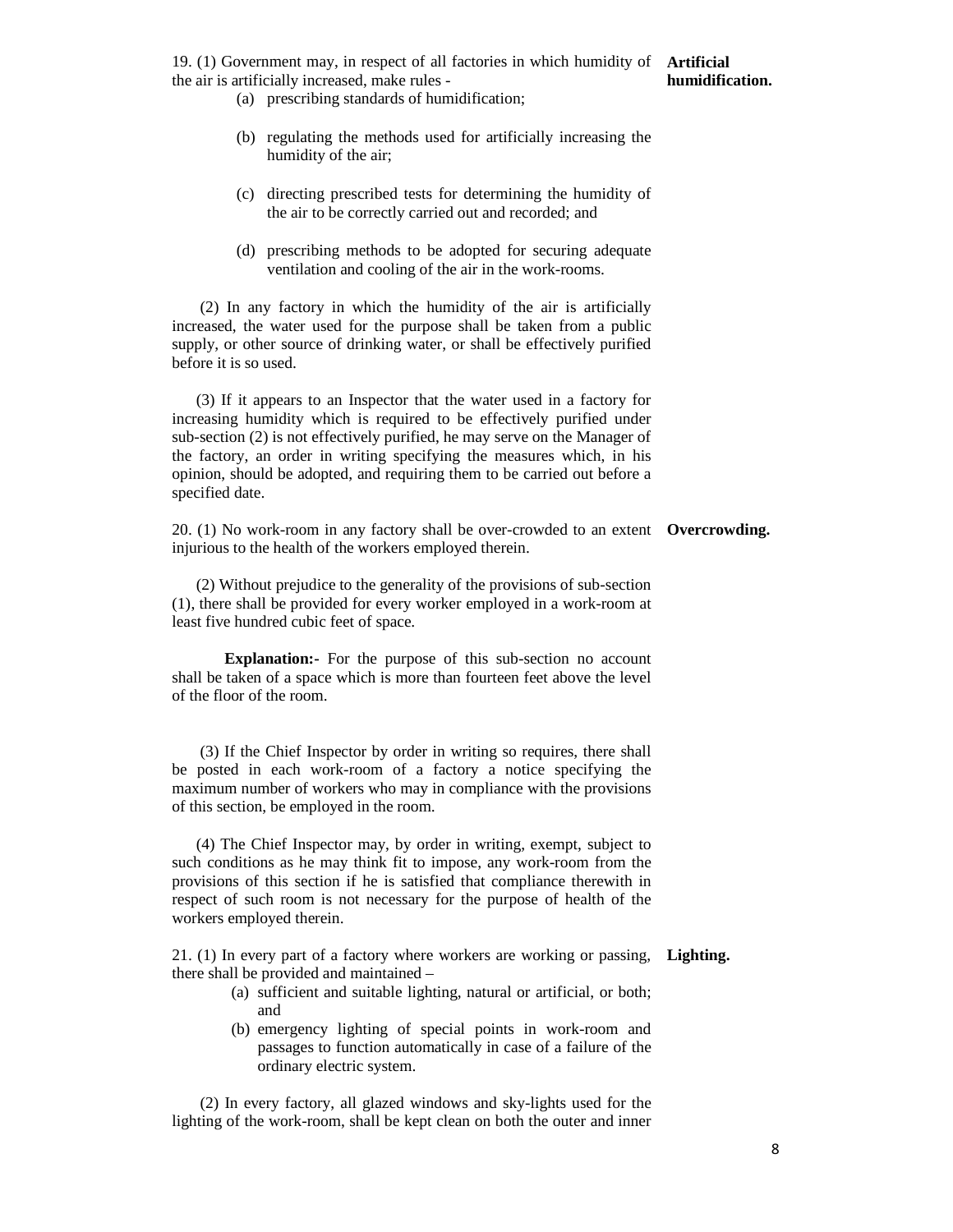surfaces and free from obstruction as far as possible under the rules framed under sub-section (3) of section 18.

 (3) In every factory, effective provisions shall, so far as is practicable, be made for the prevention of -

- (a) glare either directly from any source of light or by reflection from a smooth or polished surface; and
- (b) the formation of shadows to such an extent as to cause eye strain or risk of accident to any worker.

 (4) Government may prescribe standards of sufficient and suitable lighting for factories or for any class or description of factories or for any manufacturing process.

22. (1) In every factory, effective arrangements shall be made to provide **Drinking Water.**  and maintain at suitable points conveniently situated for all workers employed therein, a sufficient supply of whole-some drinking water.

 (2) All such points shall legibly be marked as "Drinking Water" in a language understood by the majority of the workers and no such point shall be situated within twenty feet of any washing place, urinal or latrine, unless a shorter distance is approved in writing by the Chief Inspector.

 (3) In every factory, wherein more than two hundred and fifty workers are ordinarily employed, provision shall be made for cooling the drinking water during the hot weather by effective means and for distribution thereof and arrangements shall also be made for -

- (a) the daily renewal of water if not laid on; and
- (b) a sufficient number of cups or other drinking vessels, unless the water is being delivered in an upward jet.

 (4) Government may, in respect of all factories or any class or description of factories, make rules for securing compliance with the provisions of this section.

23. (1) In every factory -

- (a) sufficient latrines and urinals of prescribed types shall be provided conveniently situated and accessible to workers at all times while they are in the factory;
- (b) enclosed latrines and urinals shall be provided separately for male and female workers;
- (c) such latrines and urinals shall be adequately lighted and ventilated and no latrine and urinal shall, unless specially exempted in writing by the Chief Inspector, communicate with any workroom except through an intervening open space or ventilated passage;
- (d) all such latrines and urinals shall be maintained in a clean and sanitary condition at all times with suitable detergents or disinfectants or with both;
- (e) the floors and internal walls of the latrines and urinals and the sanitary blocks shall, up to a height of three feet, be finished to provide a smooth polished impervious surface; and

#### **Latrines and urinals.**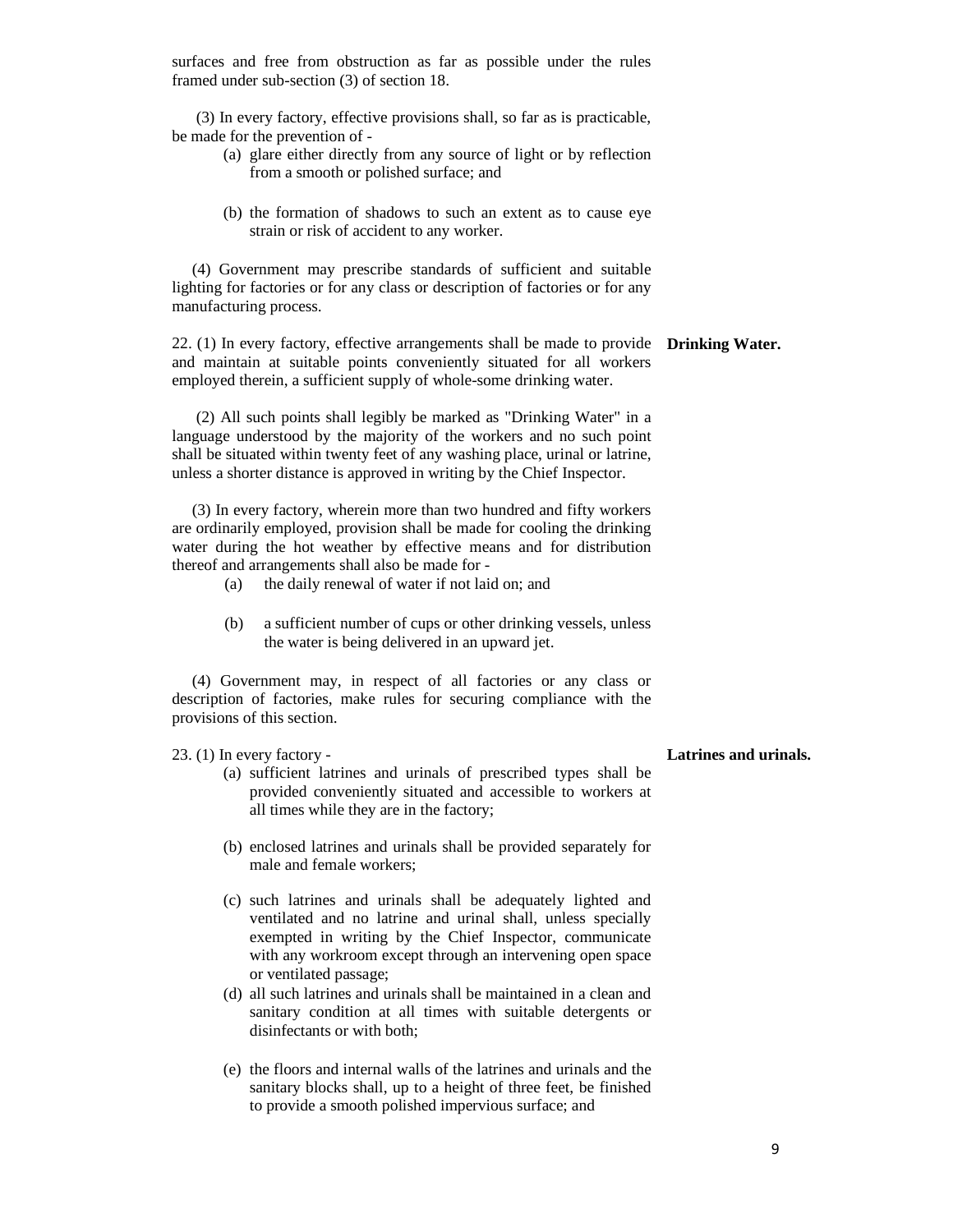(f) washing facilities shall be provided near every sanitary convenience.

 (2) Government may prescribe the number of latrines and urinals to be provided in any factory in proportion to the number of male and female workers ordinarily employed therein and such further matters in respect of sanitation in the factories as it may deem fit.

24. (1) In every factory, there shall be provided, at convenient places, a **Spittoons.**  sufficient number of spittoons which shall be maintained in a clean and hygienic condition.

 (2) Government may make rules prescribing the type and the number of spittoons to be provided and their location in any factory and such further matters as may be deemed necessary relating to their maintenance in a clean and hygienic condition.

 (3) No person shall spit within the premises of a factory except in the spittoons provided for the purpose. A Notice containing this provision and the penalty for its violation shall be prominently displayed at suitable places in the premises.

 (4) Whosoever spits in contravention of sub-section (3) shall be punishable with a fine not exceeding one hundred rupees.

25. (1) Each worker in a factory shall be provided with a "hygiene card' in which during the month of January and July every year the entries shall be recorded after examination by appointed factory doctor to the effect **infectious disease.**  that the worker is not suffering from any contagious or infectious disease. The fee of such an examination shall be fixed by Government and will be borne by the occupier or manager of the factory.

 (2) If a worker is found to be suffering from any contagious or infectious disease on an examination under sub-section (1), he shall not be appointed on work till he is declared free of such a disease.

26. Each worker in a factory shall be vaccinated and inoculated against such diseases and at such intervals as may be prescribed, and the expenses of such vaccination and inoculation, if any, shall be borne by the **inoculation.**  occupier or manager of the factory. **Compulsory** 

27. (1) Government may make rules requiring that in any specified **Power to make rules**  factory wherein more than two hundred and fifty workers are ordinarily for provision of employed, an adequate canteen shall be provided for the use of the **canteens.** workers.

 (2) Without prejudice to the generality of the foregoing power, such rules may provide for -

- (a) the date by which such canteen shall be provided;
- (b) the standards in respect of construction, accommodation, furniture and other equipment of the canteen;
- (c) the foodstuffs to be served therein and the charges which may be made therefor;
- (d) representation of the workmen in the management of the canteens;

**Precautions against contagious or** 

**vaccination and**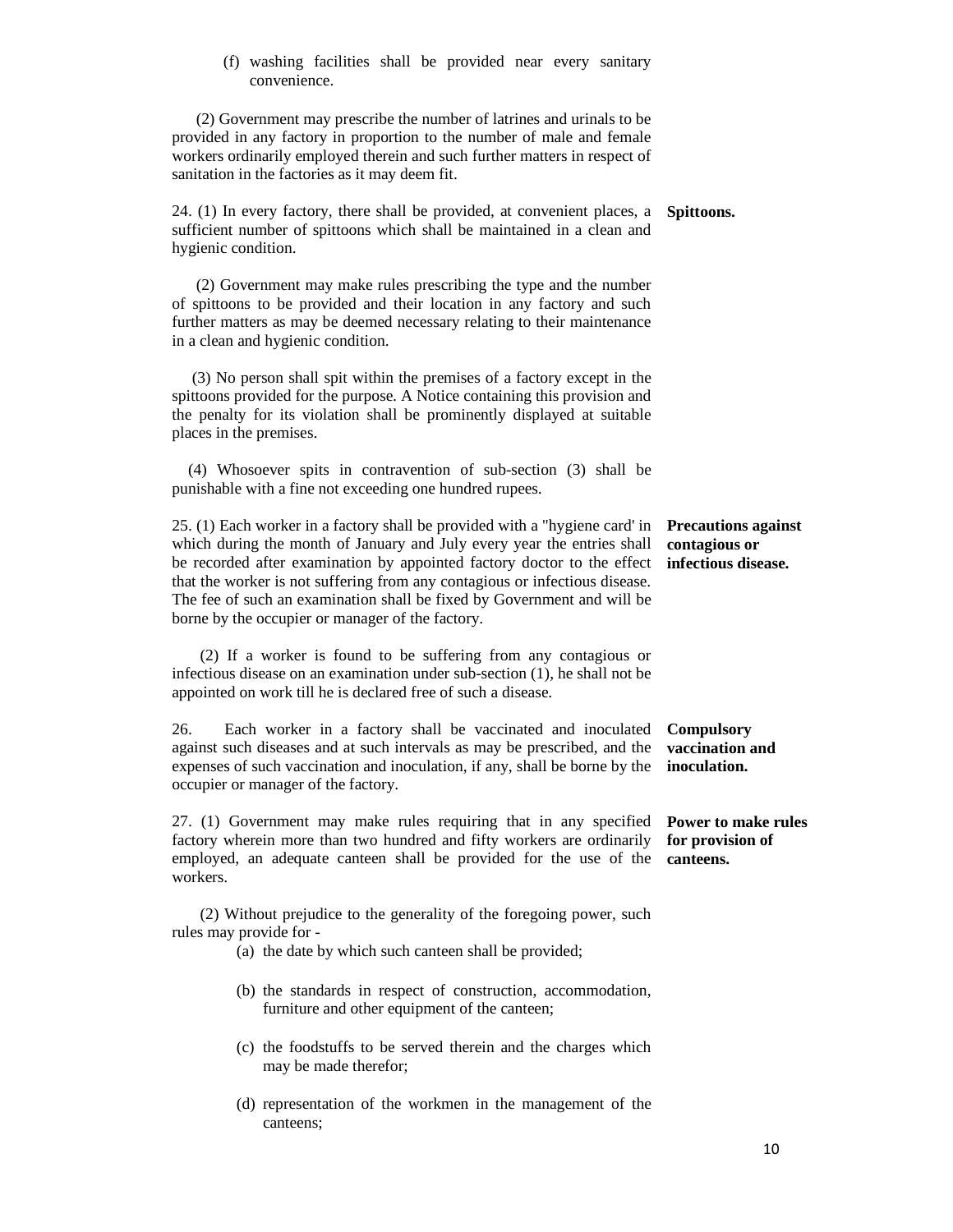(e) enabling, subject to such conditions, if any, as may be specified, the power to make rules under clause (c) to be exercised also by the Chief Inspector.

28. In every factory wherein not less than five hundred workers are **Welfare Officer.**  ordinarily employed, the occupier or manager shall employ such number of welfare officers, having such qualifications, to perform such duties and on such terms and conditions as may be prescribed.

29. (1) Every factory shall be provided with such means of escape in case **Precautions in case**  of fire as may be prescribed.

 (2) If it appears to the Inspector that any factory is not provided with the means of escape prescribed under sub-section (1), he may serve on the manager of the factory an order in writing specifying the measures which should be adopted before a date specified in the order.

 (3) In every factory, the doors affording exit from any room shall not be locked or fastened so that they can be easily and immediately opened from inside while any person is within the room, and all such doors, unless they are of the sliding type, shall be constructed to open outwards or where the door is between two rooms, in the direction of the nearest exit from the building and such door shall not be locked or obstructed while work is being carried on in the room and shall at all times be kept free from any obstruction.

 (4) In every factory, every window, door or other exit affording means of escape in case of fire, other than means of exit in ordinary use, shall be distinctively marked in a language understood by the majority of the workers and in red letters of adequate size or by some other effective and clearly understood sign.

 (5) In every factory, there shall be provided effective and clearly audible means of giving warning in case of fire to every person employed therein.

 (6) A free passage-way giving access to each means of escape in case of fire shall be maintained for the use of all workers in every room of the factory.

 (7) In every factory wherein more than ten workers are ordinarily employed in any place above the ground floor, or explosive or highly inflammable materials are used or stored, effective measures shall be taken to ensure that all the workers are familiar with the means of escape in case of fire and have been adequately trained in the routine to be followed in such case.

 (8) Government may make rules prescribing in respect of any factory, or class or description of factories, the means of escape to be provided in case of fire and the nature and amount of firefighting apparatus to be provided and maintained.

30. (1) In every factory the following shall be securely fenced by the **Fencing of**  safeguards of substantial construction which shall be kept in position **machinery.** while the parts of machinery required to be fenced are in motion or in use, namely -

## **of fire.**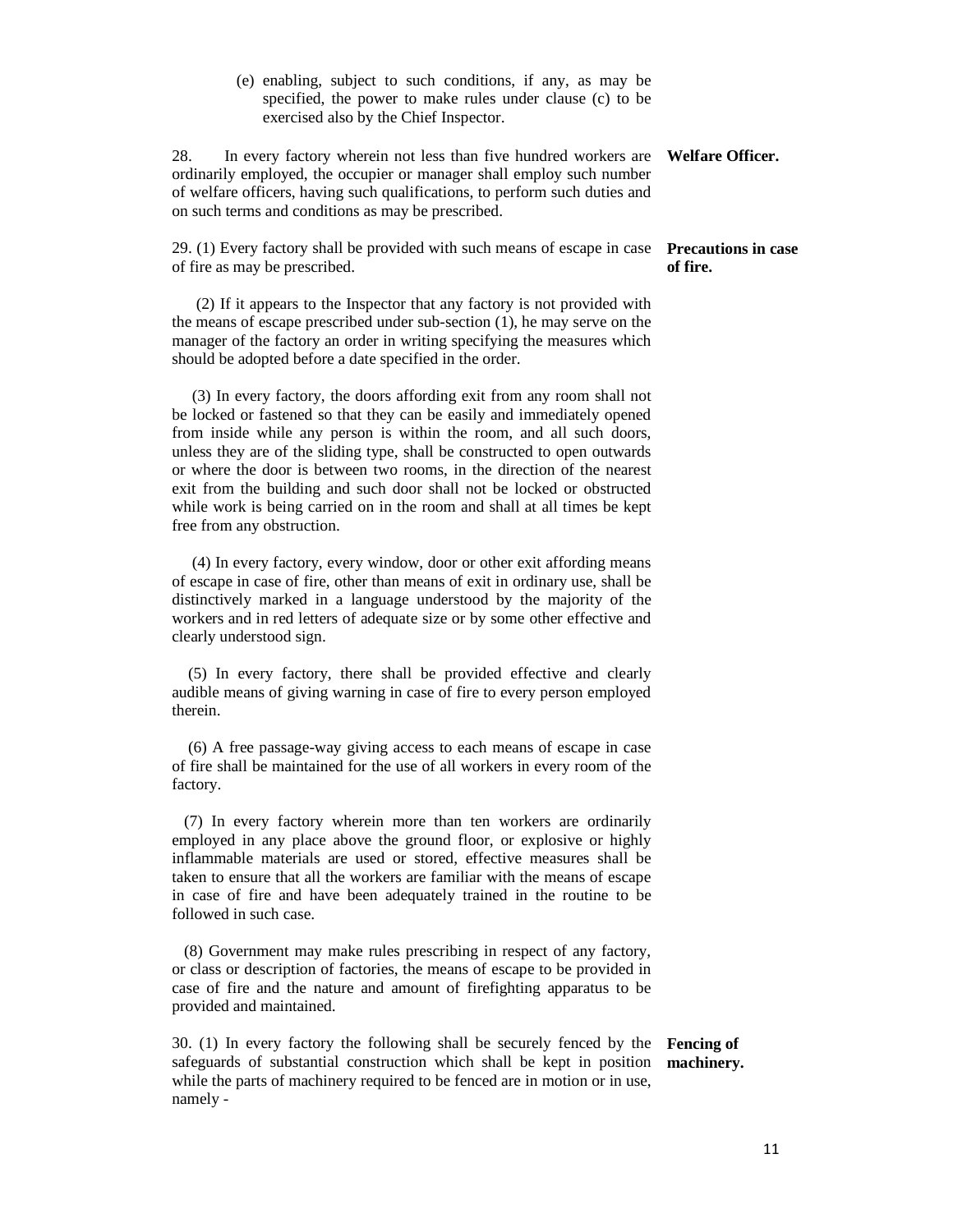- (a) every moving part of a prime mover, and every fly wheel connected to a prime mover;
- (b) the headrace and tailrace of every water wheel and water turbine;
- (c) any part of a stock-bar which projects beyond head stock of a lathe; and
- (d) unless they are in such position or of such construction as to be as safe to every person employed in the factory as they would be if they were securely fenced -
	- (i) every part of an electric generator, a motor or rotary convertor;
	- (ii) every part of transmission machinery; and
	- (iii) every dangerous part of any machinery:

 Provided that in the case of dangerous parts of machinery that cannot be securely fenced by reason of the nature of operation, such fencing may be substituted by other adequate measures, such as -

- (i) devices automatically preventing the operation from coming into contact with the dangerous parts; and
- (ii) automatic stopping devices:

 Provided further that for the purpose of determining whether any part of machinery is in such position or is of such construction as to be safe as aforesaid, account shall not be taken of any occasion when it being necessary to make an examination of the machinery while it is in motion or, as a result of such examination, to carry out any mounting or shipping of belts, lubrication or other adjusting operation while the machinery is in motion, such examination or operation is made or carried out in accordance with the provisions of section 31.

 (2) Without prejudice to any other provisions of this Act relating to the fencing of machinery, every set screw, bolt and key on any revolving shaft, spindle wheel or pinion and all spur, worm and other toothed or friction gearing in motion with which such worker, should otherwise be liable to come into contact, shall be securely fenced to prevent such contact.

 (3) Government may exempt, subject to such conditions as may be imposed, for securing the safety of the workers, any particular machinery or part from the provisions of this section.

 (4) Government may, by rules, prescribe such further precautions as it may consider necessary in respect of any particular machinery or part thereof.

31. (1) Where in any factory it becomes necessary to examine any part of machinery referred to in section 30 while the machinery is in motion, or as a result of such examination to carry out any mounting or shipping of

**Work on or near machinery in motion.**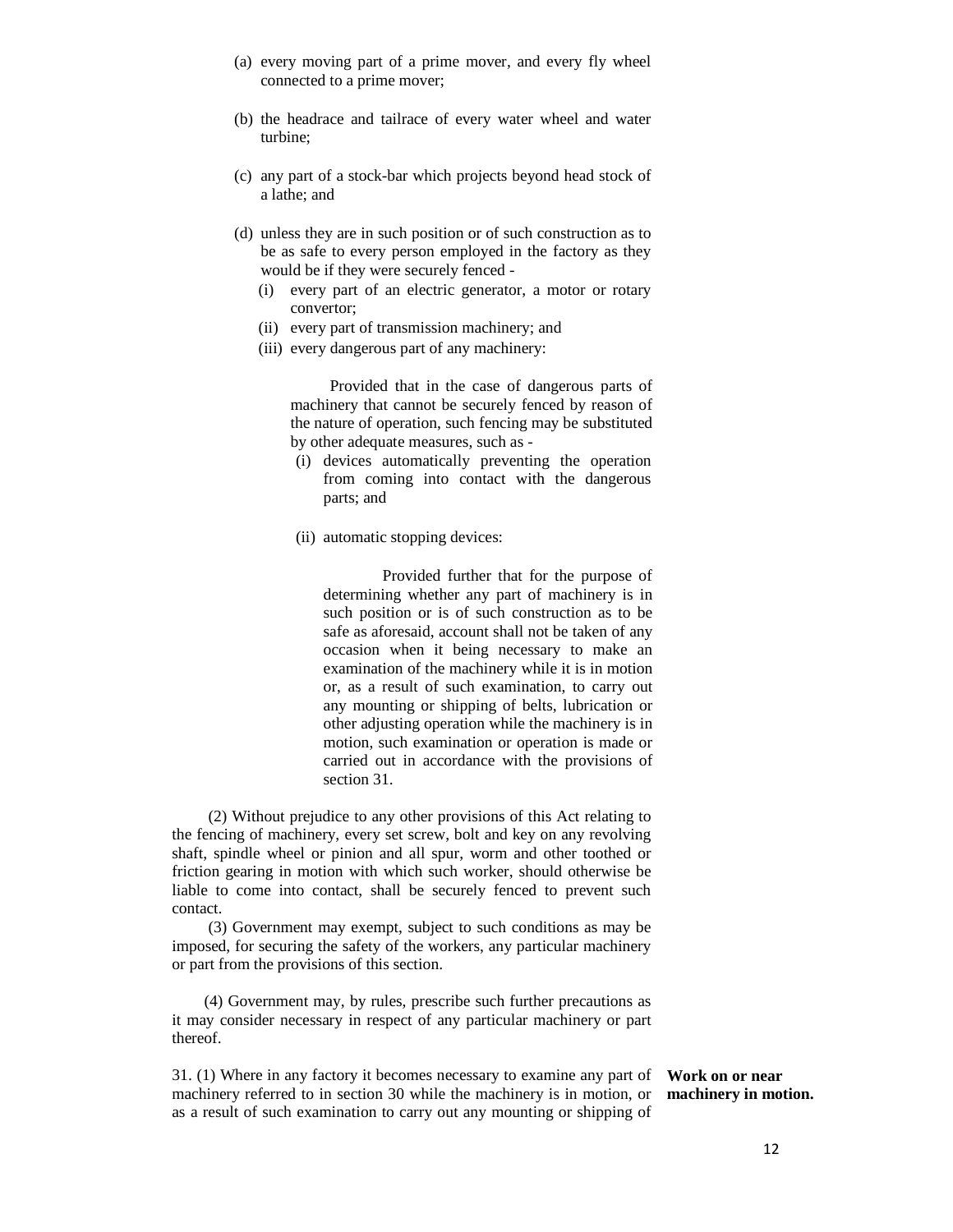belts, lubrication or other adjusting operation while the machinery is in motion, such examination or operation shall be made or carried out only by a specially trained adult male worker wearing tight fitting clothing whose name has been recorded in the register prescribed in this behalf and while he is so engaged, such worker shall not handle a belt at a moving pulley unless the belt is less than six inches in width and unless the belt joint is either laced or flush with the belt.

 (2) No woman or child shall be allowed in any factory to clean, lubricate or adjust any part of machinery while that part is in motion, or to work between moving parts or between fixed and moving parts of any machinery which is in motion.

 (3) Government may, by notification in the official Gazette, prohibit in any specified factory or class or description of factories, the cleaning, lubricating or adjusting by any person, of specified parts of machinery when those parts are in motion.

32. (1) No adolescent shall work at any machine unless he has been fully instructed as to the dangers arising in connection with the machine and the precautions to be observed and -

(a) has received sufficient training in work at the machine; or

(b) is under adequate supervision by a person who has thorough knowledge and experience of the machine.

 (2) This section shall apply to such machines as may be notified by Government to be of such a dangerous character that children or adolescents ought not to work at them unless the foregoing requirements are complied with.

33. (1) In every factory -

- (a) suitable striking gear or other efficient mechanical appliances shall be provided and maintained and used to move driving belts to and from fast and loose pulleys which form part of the transmission machinery, and such gear or appliances shall be so constructed, placed and maintained as to prevent the belt from creeping back on the fast pulleys;
- (b) driving belts when not in use shall not be allowed to rest or ride upon shafting in motion.

 (2) In every factory suitable devices for cutting off power in emergencies from running machinery shall be provided and maintained in every workroom.

 (3) In respect of factories in operation before the commencement of this Act, the provisions of sub-section (2) shall apply only to work-rooms in which electricity is used for power.

34. No traversing part of a self-acting machine in any factory and no **Self-acting machines.** material carried thereon shall, if the space over which it runs is a space over which any person is liable to pass whether in the course of his employment or otherwise, be allowed to run on its outward or inward traverse within a distance of eighteen inches from any fixed structure which is not part of the machine:

 Provided that the Chief Inspector may permit the continued use of a machine installed, which does not comply with the requirements of this

**Employment of young persons on dangerous machines.** 

**Striking gear and devices for cutting off power.**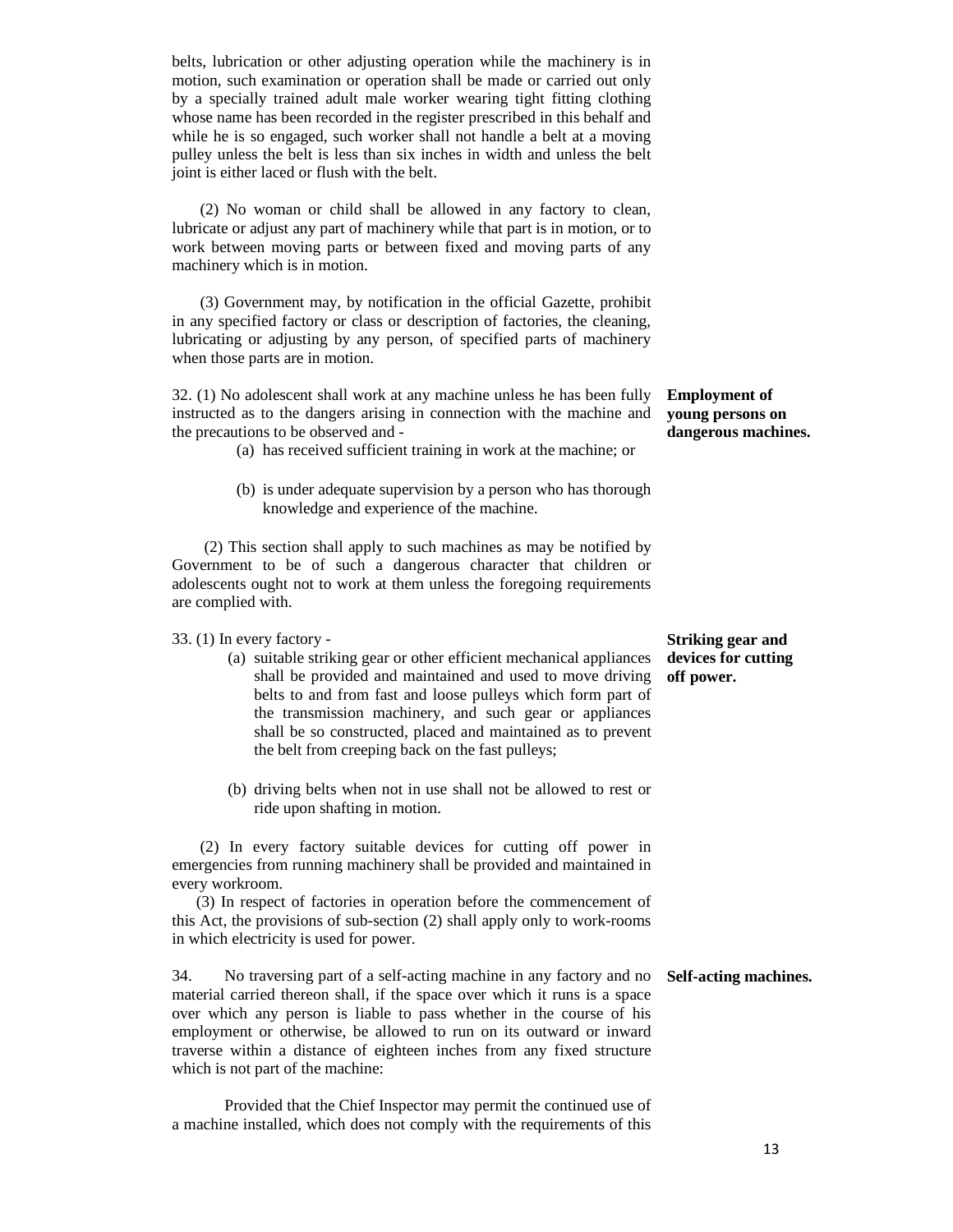section on such conditions for ensuring safety as he may think fit to impose.

35. (1) In all machinery driven by power and installed in any factory -

- (a) every set screw, belt or key on any revolving shaft, spindle, wheel or pinion shall be so sunk, encased or otherwise effectively guarded as to prevent danger; and
- (b) all spur, worm and other toothed or friction gearing which does not require frequent adjustment while in motion shall be completely encased unless it is so situated as to be as safe as it would be if it were completely encased.

 (2) Whoever sells or lets on hire, or as agent of a seller or hirer, causes or procures to be sold or let on hire, for use in a factory any machinery driven by power which does not comply with the provisions of subsection (1), shall be punishable with imprisonment for a term which may extend to three months, or with fine which may extend to fifty thousand rupees, or with both.

 (3) Government may make rules specifying further safeguards to be provided in respect of any other dangerous part of any particular machine or class or description of machines.

36. No woman or child shall be employed in any part of a factory for **Prohibition of**  pressing cotton in which a cotton-opener is at work:

 Provided that if the feed end of a cotton-opener is in a room separated from the delivery end by a partition extending to the roof or to such height as the Inspector may in any particular case specify in writing, women may be employed on the side of the partition where the feed end is situated.

37. (1) The following provisions shall apply in respect of cranes and all **Cranes and other**  other lifting machinery, other than hoists and lifts in any factory: -

- (a) every part thereof, including the working gear, whether fixed or movable, ropes and chains and anchoring and fixing appliances shall be –
	- (i) of good construction, sound material and adequate strength;
	- (ii) properly maintained;
	- (iii) thoroughly examined by a competent person at least once in every period of twelve months, and a register shall be kept containing the prescribed particulars of every such examination;
- (b) no such machinery shall be loaded beyond the safe working load which shall be plainly marked thereon;
- (c) while any person is employed or working on or near the wheel tract of a travelling crane in any place where he would be liable to be struck by the crane, the effective measures shall be taken to ensure that the crane does not approach within twenty feet of that place or come into accidental contact with live electrical lines;
- (d) limit switches shall be provided to prevent over-running; and

## **Casing of new machinery.**

**employment of women and children near cotton openers.** 

**lifting machinery.**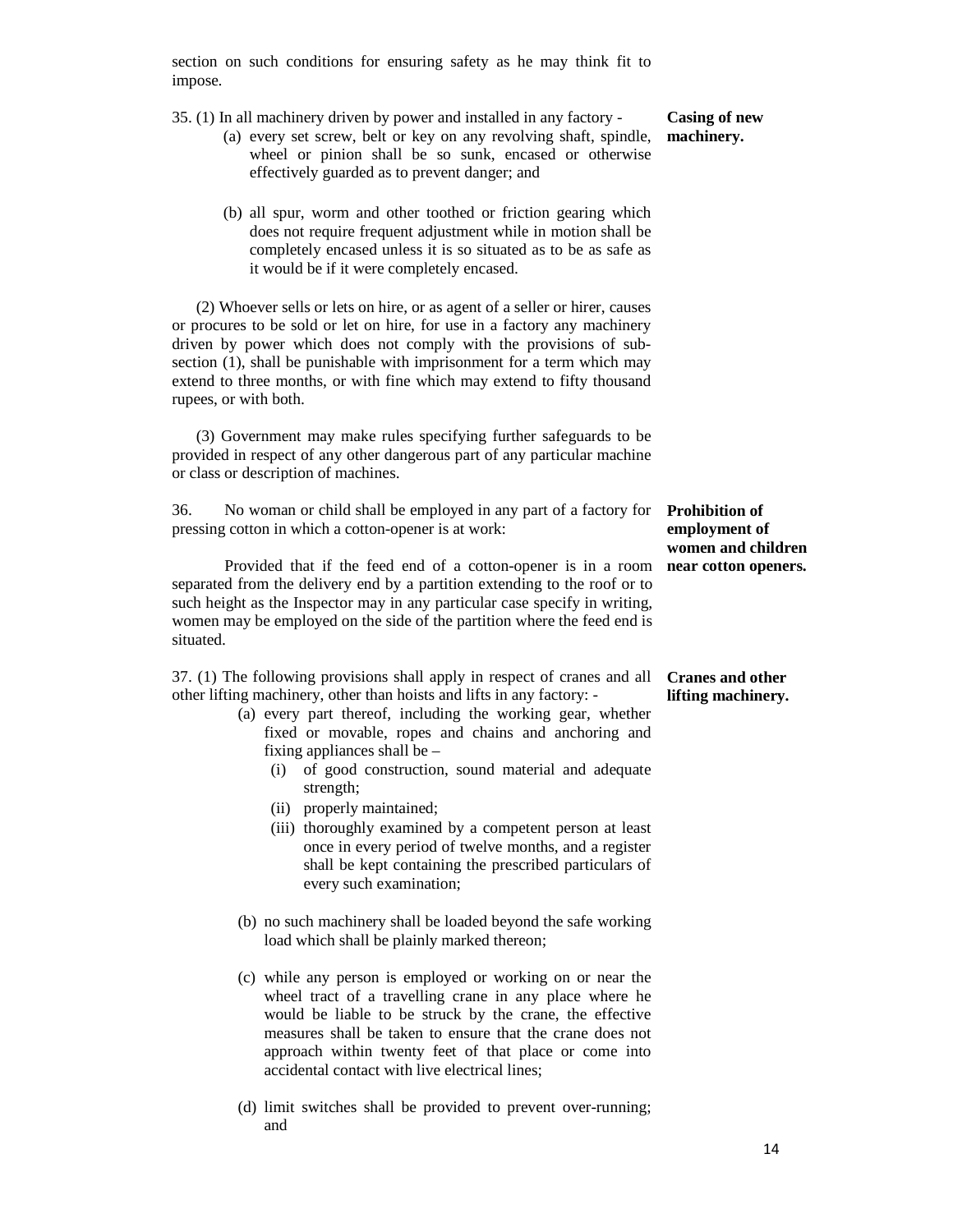(e) jib cranes, permitting the raising or lowering of the jib shall be provided with an automatic safe load indicator or have attached to them a table indicating the safe working load at corresponding inclinations of the jib.

 (2) Government may make rules in respect of any lifting machinery or class or description of lifting machinery in factories -

- (a) prescribing requirements to be complied with in addition to those set out in this section; or
- (b) exempting from compliance with all or any of the requirements of this section, where in its opinion such compliance is unnecessary or impracticable.
- 38. (1) In every factory
	- (a) every hoist and lift shall be
		- (i) of good mechanical construction, sound material and adequate strength;
		- (ii) properly maintained, and shall be thoroughly examined by a competent person authorized by the Chief Inspector in this behalf at least once in every period of six months, and a register shall be kept containing the prescribed particulars of every such examination of which a copy shall be forwarded to the Chief Inspector;
	- (b) every hoist way and lift way shall be sufficiently protected by an enclosure fitted with gates, and the hoist or lift and every such enclosure shall be so constructed as to prevent any person or thing from being trapped between any part of the hoist or lift and any fixed structure or moving part;
	- (c) the maximum safe working load shall be plainly marked on every hoist or lift, and no load greater than such load shall be carried thereon;
	- (d) the cage of every hoist or lift used for carrying persons shall be fitted with a gate on each side from which access is afforded to a landing;
	- (e) every gate referred to in clause (b) or clause (d) shall be fitted with interlocking or other efficient device to secure that the gate cannot be opened except when the cage is at the landing and that the cage cannot be moved unless the gate is closed.

 (2) The following additional requirements shall apply to hoists and lifts used for carrying persons and installed or reconstructed in a factory, namely:-

- (a) where the cage is supported by rope or chain, there shall be at least two ropes or chains separately connected with the cage and balance weight, and each rope or chain with its attachments shall be capable of carrying the whole weight of the cage together with its maximum load;
- (b) efficient devices shall be provided and maintained capable of supporting the cage together with its maximum load in the event of breakage of the ropes, chains or attachments ;

#### **Hoists and lifts.**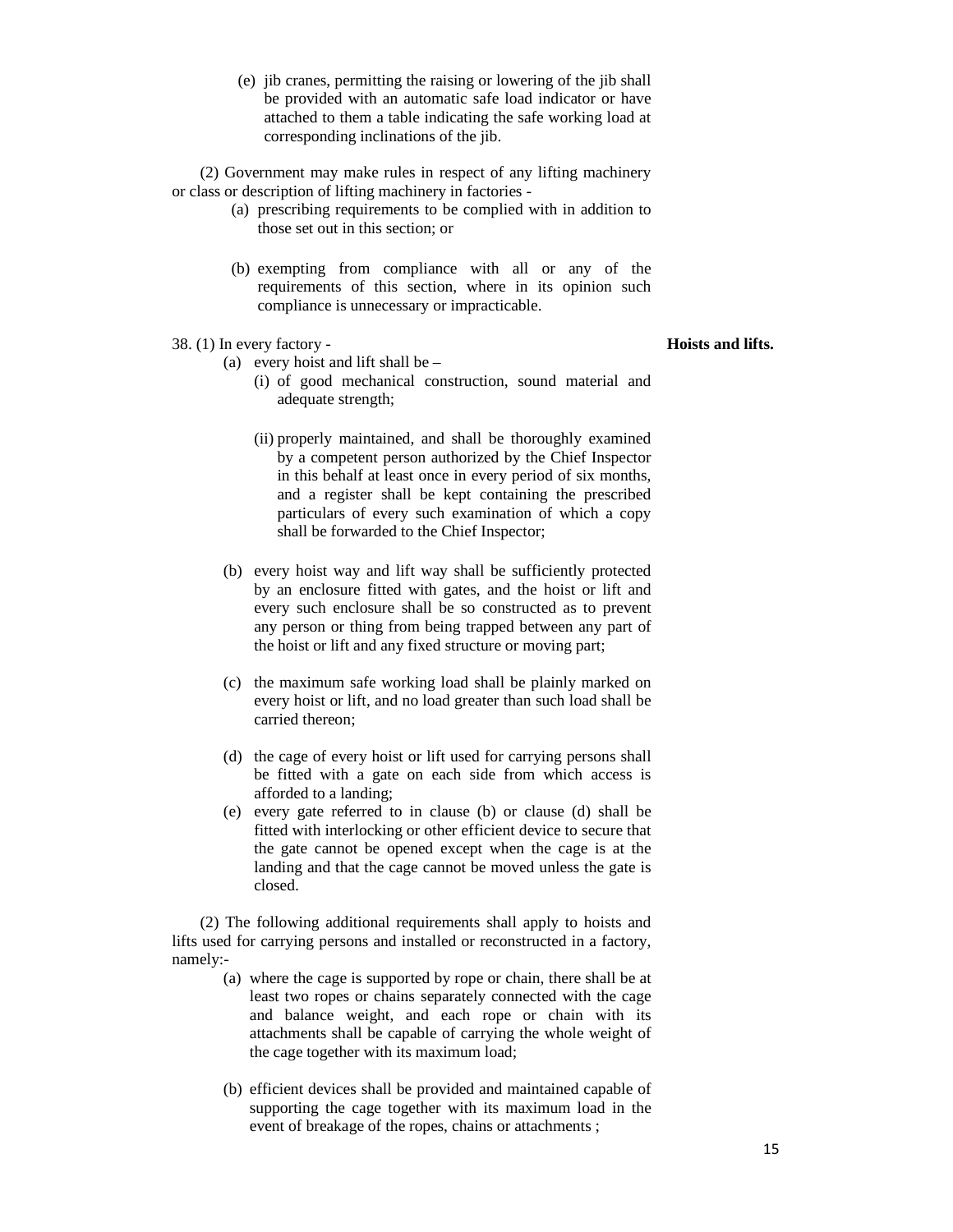#### (c) an efficient automatic device shall be provided and maintained to prevent the cage from over-running.

 (3) The Chief Inspector may permit the continued use of a hoist or lift installed in a factory before the commencement of this Act which does not fully comply with the provisions of sub-section (1) upon such conditions for ensuring safety as he may think fit to impose.

 (4) Government may, if in respect of class or description of hoist or lift, it is of opinion that it would be unreasonable to enforce any requirement of sub-sections (1) and (2), by order direct that such requirements shall not apply to such class or description of hoist or lift.

39. (1) In every room in a factory in which the process of grinding is **Revolving**  carried on, there shall be permanently affixed to or placed near each machine in use a notice indicating the maximum safe working peripheral speed of every grind stone or abrasive wheel, the speed of the shaft or spindle upon which the wheel is mounted and the diameter of the pulley upon such shaft or spindle necessary to secure such safe working peripheral speed. **machinery.** 

 (2) The speeds indicated in the notice under sub- section (1) shall not be exceeded.

 (3) The effective measures shall be taken in every factory to ensure that the safe working peripheral speed of every revolving vessel, cage basket, flywheel, pulley, disc or similar appliance, driven by power is not exceeded.

40. (1) If in any factory any part of the plant or machinery used in a **Pressure plant.**  manufacturing process is operated at a pressure above atmospheric pressure, the effective measures shall be taken to ensure that safe working pressure of such part is not exceeded.

 (2) Government may make rules providing for the examination and testing of any plant or machinery such as is referred to in sub-section (1) and prescribing such other safety measures in relation thereto as may, in its opinion, be necessary in any factory or class or description of factories.

#### 41. In every factory -

- (a) all floors, stairs, passages and gangways shall be of sound construction and properly maintained and where it is necessary to ensure safety, steps, stairs, ladders, passages and gangways shall be provided with substantial handrails;
- (b) there shall, so far as is reasonably practicable, be provided and maintained safe means of access to every place at which any person is at any time required to work;
- (c) all places of work from which a worker may be liable to fall a distance exceeding three feet and six inches shall be provided with fencing or other suitable safeguards; and
- (d) adequate provision shall be made for the drainage of floors in wet processes and for the use of slatted stands and platforms.

#### **Floors, stairs and means of access.**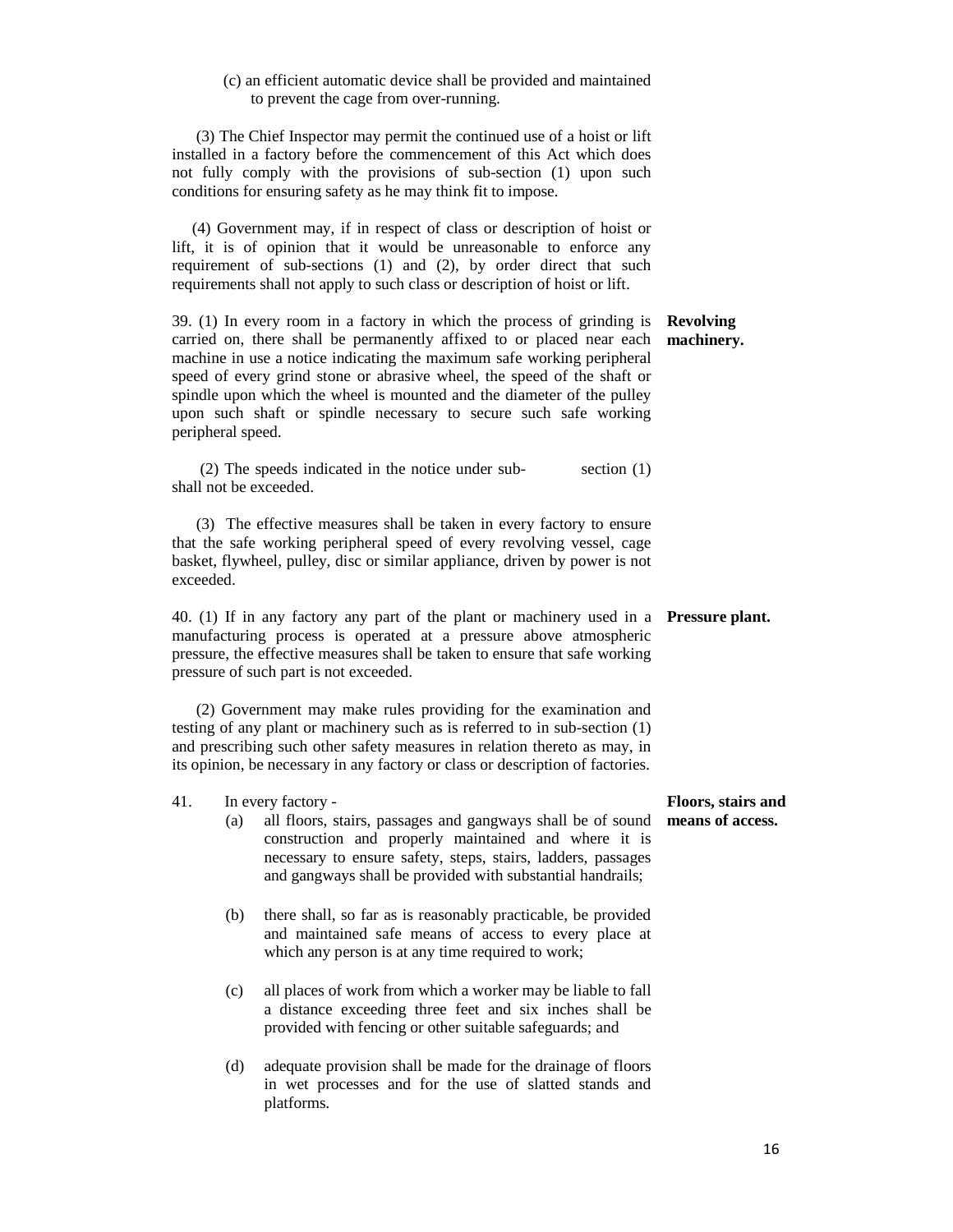42. (1) In every factory, every fixed vessel, sump, tank pit or opening in **Pits, sumps, opening**  the ground or in floor which by reason of its depth, situation, construction **in floors, etc.**  or contents, is or may be a source of danger, shall be either securely covered or securely fenced.

 (2) Government may, by order in writing, exempt, subject to such conditions as may be imposed, any factory or class or description of factories in respect of any vessel, sump, tank pit or opening from compliance with the provisions of this section.

43. (1) No person shall be employed in any factory to lift, carry or move **Excessive**  any load so heavy as to be likely to cause him injury. **weights.** 

 (2) Government may make rules prescribing the maximum weights which may be lifted, carried or moved by adult men, adult women, adolescents and children employed in factories or in carrying on any specified process.

44. Government may, in respect of any manufacturing process carried **Protection**  on in any factory, by rule require that effective screens or suitable goggles **of eyes.**  shall be provided for the protection of persons employed on, or in the immediate vicinity of, a process which involves -

- (a) risk of injury to the eyes from particles or fragments thrown off in the course of the process; or
- (b) risk to the eyes by reason of exposure to excessive light or heat.

45. If it appears to the Inspector that any building or any part of the ways, machinery or plant in a factory, is in such a condition that it may be dangerous to human life or safety, he may serve on the Manager of the factory an order in writing, requiring him before a specified date -

- (a) to furnish such drawings, specifications and other particulars as may be necessary to determine whether such building, ways, machinery or plant can be used with safety; or
- (b) to carry out such tests as may be necessary to determine the strength or quality of any specified parts and to inform the Inspector of the results thereof.

46. (1) If it appears to the Inspector that any building or part of a building or any part of the ways, machinery or plant or manufacturing process in a factory is in such a condition that it is dangerous to human health or safety, he may serve on the manager of the factory an order in writing specifying the measures which, in his opinion, should be adopted, and requiring them to be carried out before a specified date.

 (2) If it appears to the Chief Inspector that the requisitions made under sub-section (1) are not satisfactorily fulfilled thereby involving exposure of workers to serious hazards, he may serve on the manager of the factory an order in writing, containing a statement of the grounds of his opinion, prohibiting until the danger is removed, the employment, in or about the factory or part thereof, of any person whose employment is not in his opinion reasonably necessary for the purpose of removing the danger.

 (3) If it appears to the Inspector that the use of any building or part of a building or of any part of the ways, machinery or plant or manufacturing

**Powers to require specifications of defective parts or tests of stability.** 

**Safety of building, machinery and manufacturing process.** 

17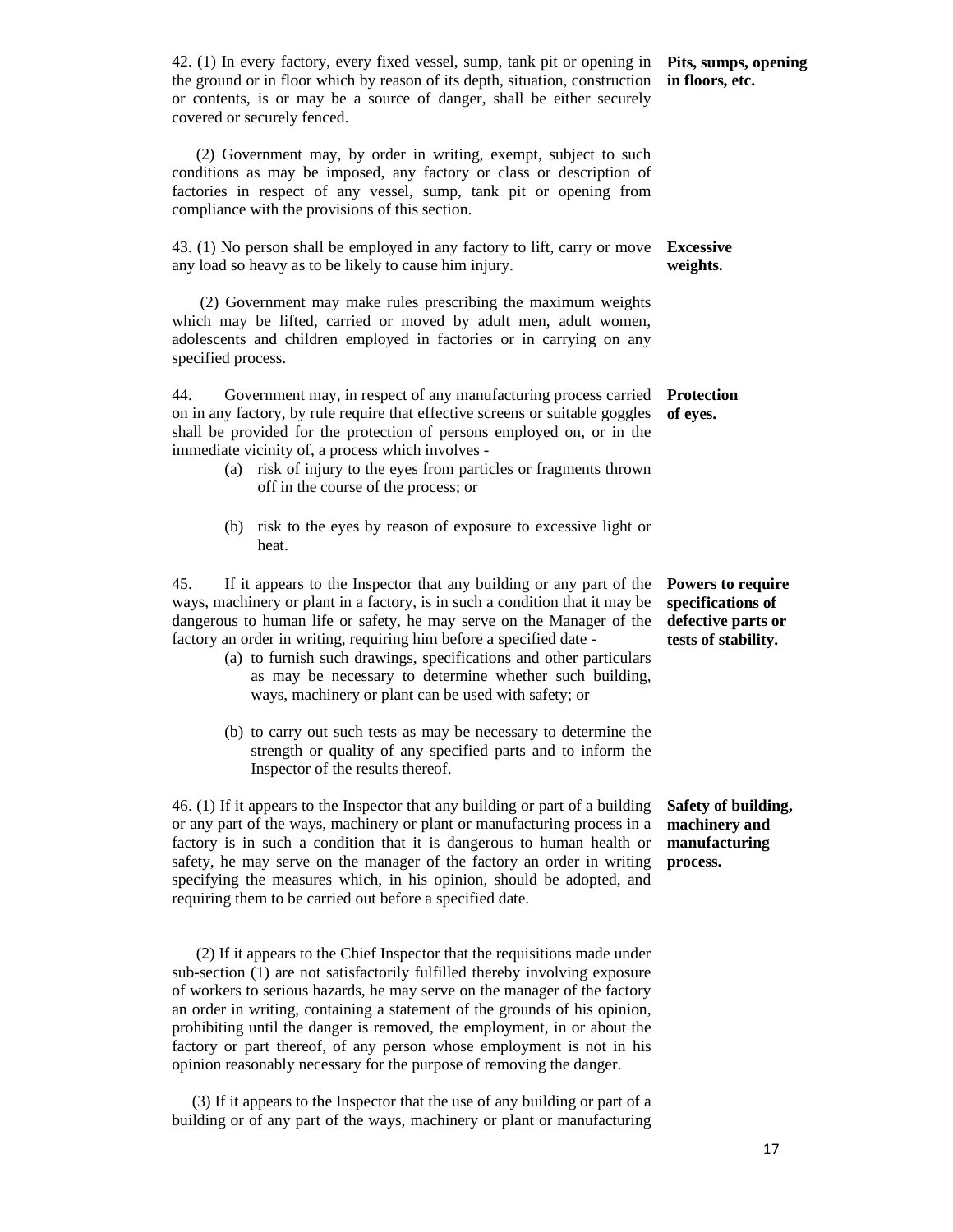process in a Factory involves imminent danger to human health or safety he may serve on the manager of factory an order in writing prohibiting, until the danger is removed, the employment, in or about the factory or part thereof, of any person whose employment is not in his opinion reasonably necessary for the purpose of removing the danger.

 (4) Nothing in sub-section (2) or (3) shall be deemed to affect the continuance in the employment of the factory of a person whose employment in or about the factory or part thereof is prohibited under that sub-section.

- 47. Government may make rules requiring that
	- (i) in any factory or in any class or description of factories, such **to supplement this**  further devices and measures for securing the safety of the persons employed therein as it may deem necessary shall be adopted: and
	- (ii) work on a manufacturing process carried on with the aid of power shall not be begun in any building or part of a building erected or taken into use as a factory until a certificate of stability in the prescribed form and signed by a person possessing the prescribed qualifications has been sent to the Chief Inspector.

48. (1) In any factory, no person shall enter or be permitted to enter any chamber, tank, vat, pit, pipe, flue or other confined space in which **dangerous fumes.** dangerous fumes are likely to be present to such an extent as to involve risk of persons being overcome thereby, unless it is provided with a manhole of adequate size or other effective means of ingress.

 (2) No portable electric light of voltage exceeding twenty-four volts shall be permitted in any factory for use inside any confined space such as is referred to in sub-section (1) and, where the fumes present are likely to be inflammable, a lamp or light other than of flame proof construction shall not be permitted to be used in such confined space.

 (3) No person in any factory shall enter or be permitted to enter any confined space such as is referred to in sub- section (1) until all practicable measures have been taken to remove any fumes which may be present and to prevent ingress of fumes and unless either -

- (a) a certificate in writing has been given by a competent person, based on a test carried out by himself, that the space is free from dangerous fumes and fit for persons to enter; or
- (b) the worker is wearing suitable breathing apparatus and a belt securely attached to a rope, the free end of which is held by a person standing outside the confined space.

 (4) Suitable breathing apparatus, reviving apparatus and belts and ropes shall in every factory be kept ready for instant use beside any such confined space as aforesaid which any person has entered, and all such apparatus shall be periodically examined and certified by a competent person to be fit for use, and a sufficient number of persons employed in every factory shall be trained and practised in the use of all such apparatus and in the method of restoring respiration.

 (5) No person shall be permitted to enter in any factory, any boiler furnace, boiler flue, chamber, tank, vat, pipe or other confined space for

## **Power to make rules Chapter.**

# **Precautions against**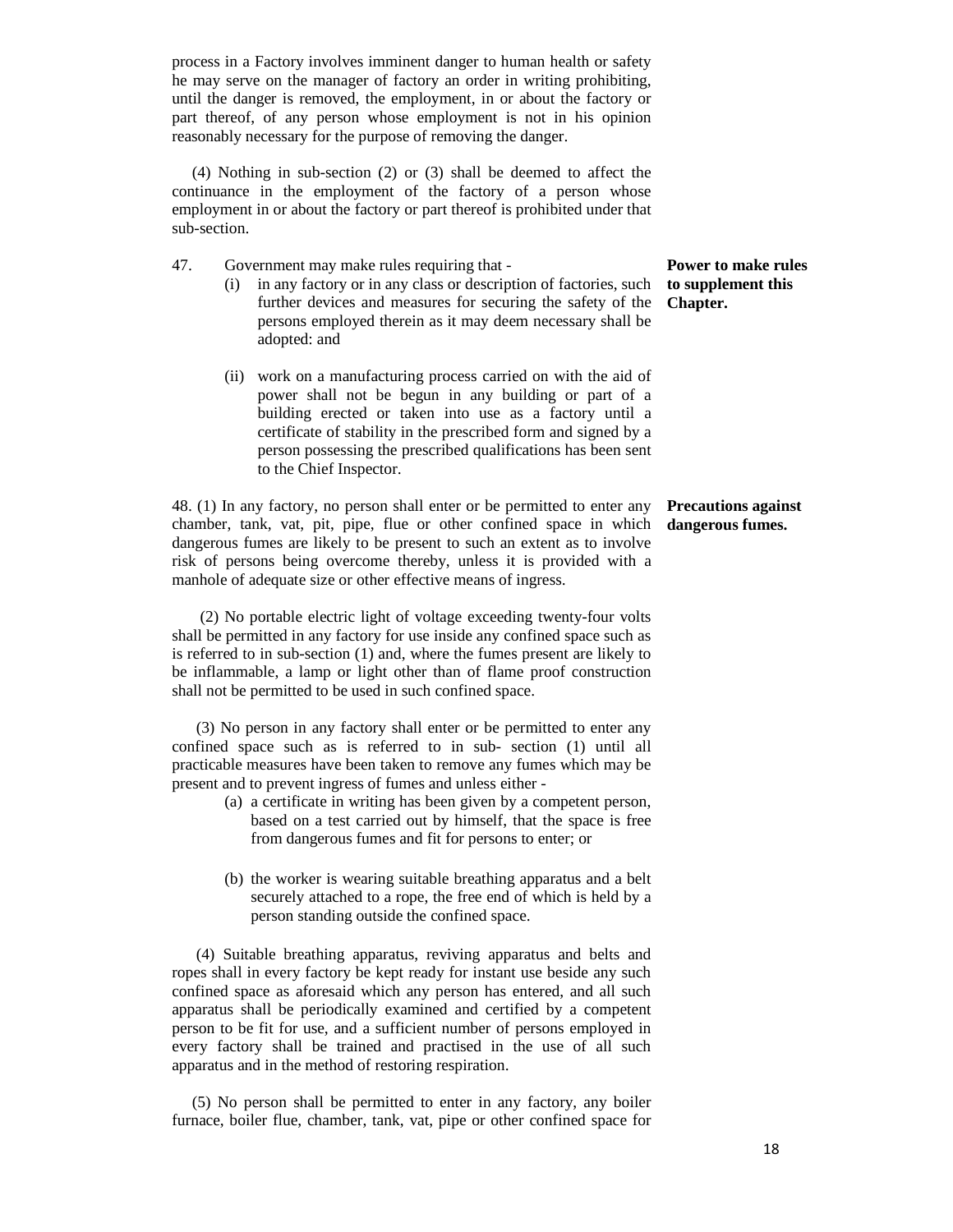the purpose of working or making any examination therein until it has been sufficiently cooled by ventilation or otherwise to be safe for persons to enter.

 (6) Government may make rules prescribing the maximum dimensions of the manholes referred to in sub-section (1) and may, by order in writing, exempt, subject to such conditions as it may think fit to impose, any factory or class or description of factories from compliance with any of the provisions of this section.

49. (1) Where in any factory, any manufacturing process produces dust, gas, fume or vapour of such character and to such extent as to be likely to explode on ignition, all practicable measures shall be taken to prevent any such explosion by -

**Explosive or inflammable dust, gas, etc.** 

- (a) effective enclosure of the plant or machinery used in the process;
- (b) removal or prevention of the accumulation of such dust, gas, fume or vapour;
- (c) exclusion or effective enclosure of all possible sources of ignition.

 (2) Where in any factory, the plant or machinery used in a process such as is referred to in sub-section (1) is not so constructed as to withstand the probable pressure which such an explosion as aforesaid would produce, all practicable measures shall be taken to restrict the spread and effects of the explosion by the provision in the plant or machinery of chokes, baffles, vents or other effective appliances.

 (3) Where any part of the plant or machinery in a factory contains any explosive or inflammable gas or vapour under pressure greater than atmospheric pressure, that part shall not be opened except in accordance with the following provisions, namely:-

- (a) before the fastening of any joint of any pipe connected with the part of the fastening of the cover of any opening into the part is loosened, any flow of the gas or vapour into the part or any such pipe shall be effectively stopped by a stop-valve or other means;
- (b) before any such fastening as aforesaid is removed all practicable measures shall be taken to reduce the pressure of the gas or vapour in the part or pipe to atmospheric pressure;
- (c) where any such fastening as aforesaid has been loosened or removed, affective measures shall be taken to prevent any explosive or inflammable gas or vapour from entering the part or pipe until the fastening has been secured, or, as the case may be, securely replaced;

 Provided that the provisions of sub-section shall not apply in the case of plant or machinery installed in the open air.

 (4) No plant, tank or vessel which contains or has contained any explosive or inflammable substance shall be subjected in any factory to any welding, brazing, soldering or cutting operation which involves the application of heat or to any drilling or other operation which is likely to create heat or sparks, unless adequate measures have first been taken to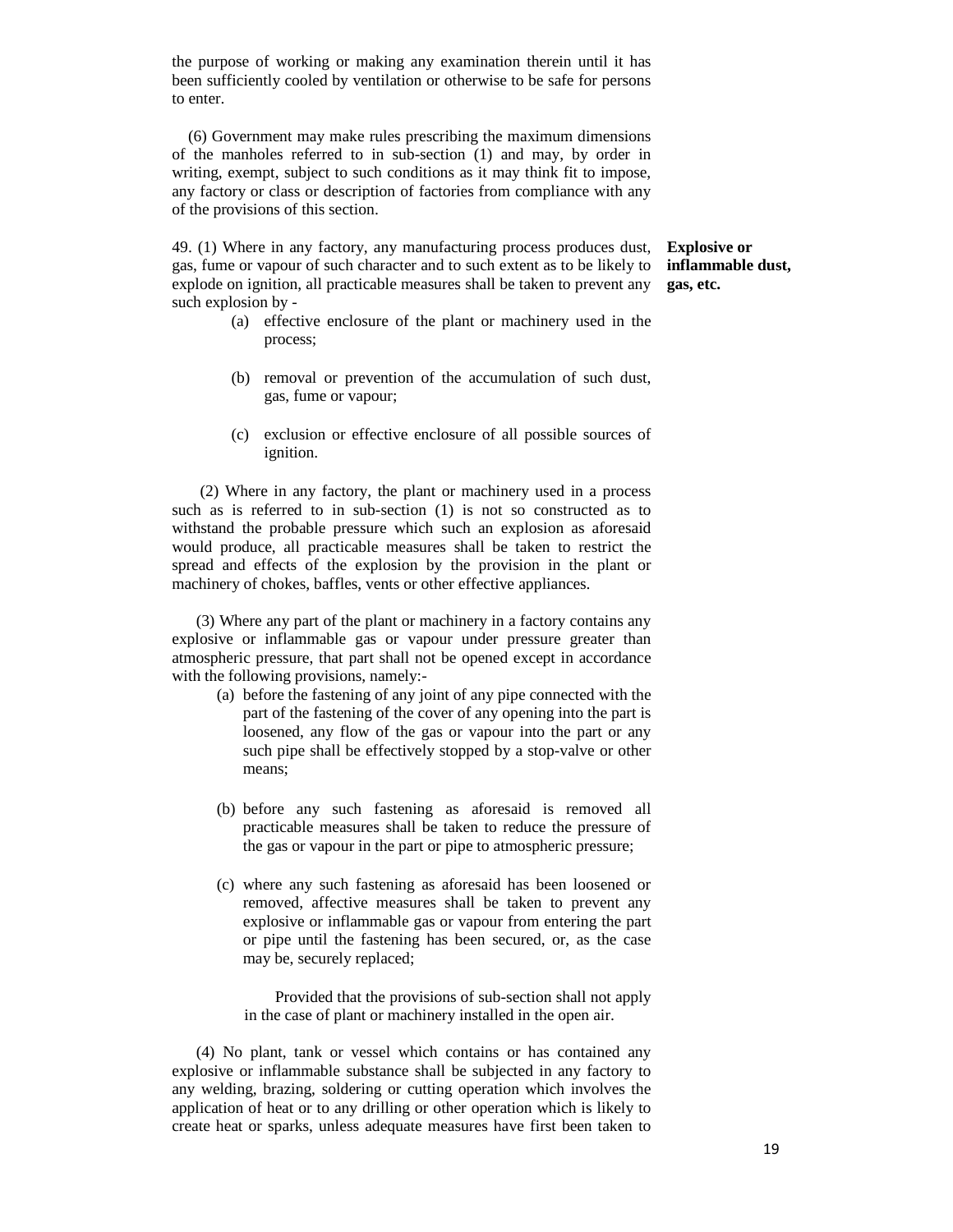| remove such substance and any fumes arising therefrom or to render such<br>substance and fumes, non-explosive or non-inflammable, and no such<br>substance shall be allowed to enter such plant, tank or vessel after any<br>such operation until the metal has cooled sufficiently to prevent any risk<br>of igniting the substance.                                                                                                                                          |                                           |
|--------------------------------------------------------------------------------------------------------------------------------------------------------------------------------------------------------------------------------------------------------------------------------------------------------------------------------------------------------------------------------------------------------------------------------------------------------------------------------|-------------------------------------------|
| (5) Government may by rules exempt, subject to such conditions as<br>may be prescribed, any factory or class or description of factories from<br>compliance with all or any of the provisions of this section.                                                                                                                                                                                                                                                                 |                                           |
| 50. (1) Government may make rules, prohibiting the admission to any<br>specified class of factories or to specified parts thereof, of children who<br>cannot be lawfully employed therein.                                                                                                                                                                                                                                                                                     | Power to exclude<br>children.             |
| (2) If it appears to the Inspector that the presence in any factory or<br>part of a factory of children who cannot be lawfully employed therein<br>may be dangerous to them or injurious to their health, he may serve on the<br>manager of the factory an order in writing directing him to prevent the<br>admission of such children to the factory or any part of it.                                                                                                       |                                           |
| Where in any factory, an accident occurs which causes death or<br>51.<br>which causes any bodily injury whereby any person injured is prevented<br>from resuming his work in the factory during the forty-eight hours after<br>the accident occurred, or which is of any nature which may be prescribed<br>in this behalf, the manager of the factory shall send notice thereof to such<br>authorities, and in such form and within such time, as may be prescribed.           | Notice of certain<br>accidents.           |
| 52. (1) The manager of a factory on whom an order in writing by an<br>Inspector has been served under the provisions of this Chapter, or the<br>occupier of the factory, may, within thirty days of service of the order,<br>appeal against it to Government, or to such authority as Government may<br>appoint in this behalf, and the Government or appointed authority may,<br>subject to rules made in this behalf by Government, confirm, modify or<br>reverse the order. | Appeals.                                  |
| (2) The appellate authority may, and if so required in the petition or<br>appeal shall, bear the appeal with the aid of assessors, one of whom shall<br>be appointed by the appellate authority and the other by such body<br>representing the industry concerned as Government may prescribe in this<br>behalf:                                                                                                                                                               |                                           |
| Provided that if no assessor is appointed by such body, or if the<br>assessor so appointed fails to attend at the time and place fixed for<br>hearing the appeal, the appellate authority may, unless satisfied that the<br>failure to attend is due to sufficient cause, proceed to hear the appeal<br>without the aid of such assessor, or if it thinks fit, without the aid of any<br>assessor.                                                                             |                                           |
| (3) Except in the case of an appeal against an order under sub-section<br>$(3)$ of section 46 or sub-section $(2)$ of section 50, the appellate authority<br>may suspend the order appealed against pending the decision of the<br>appeal, subject however to such conditions as to partial compliance or the<br>adoption of temporary measures as it may choose to impose in any case.                                                                                        |                                           |
| 53. (1) Health and safety rules relating to shelters during rest.<br>Government may make rules requiring that in any specified factory<br>wherein more than one hundred and fifty workers are ordinarily                                                                                                                                                                                                                                                                       | <b>Additional power to</b><br>make rules. |

employed, an adequate shelter shall be provided for the use of workers during periods of rest, and such rules may prescribe the standards of such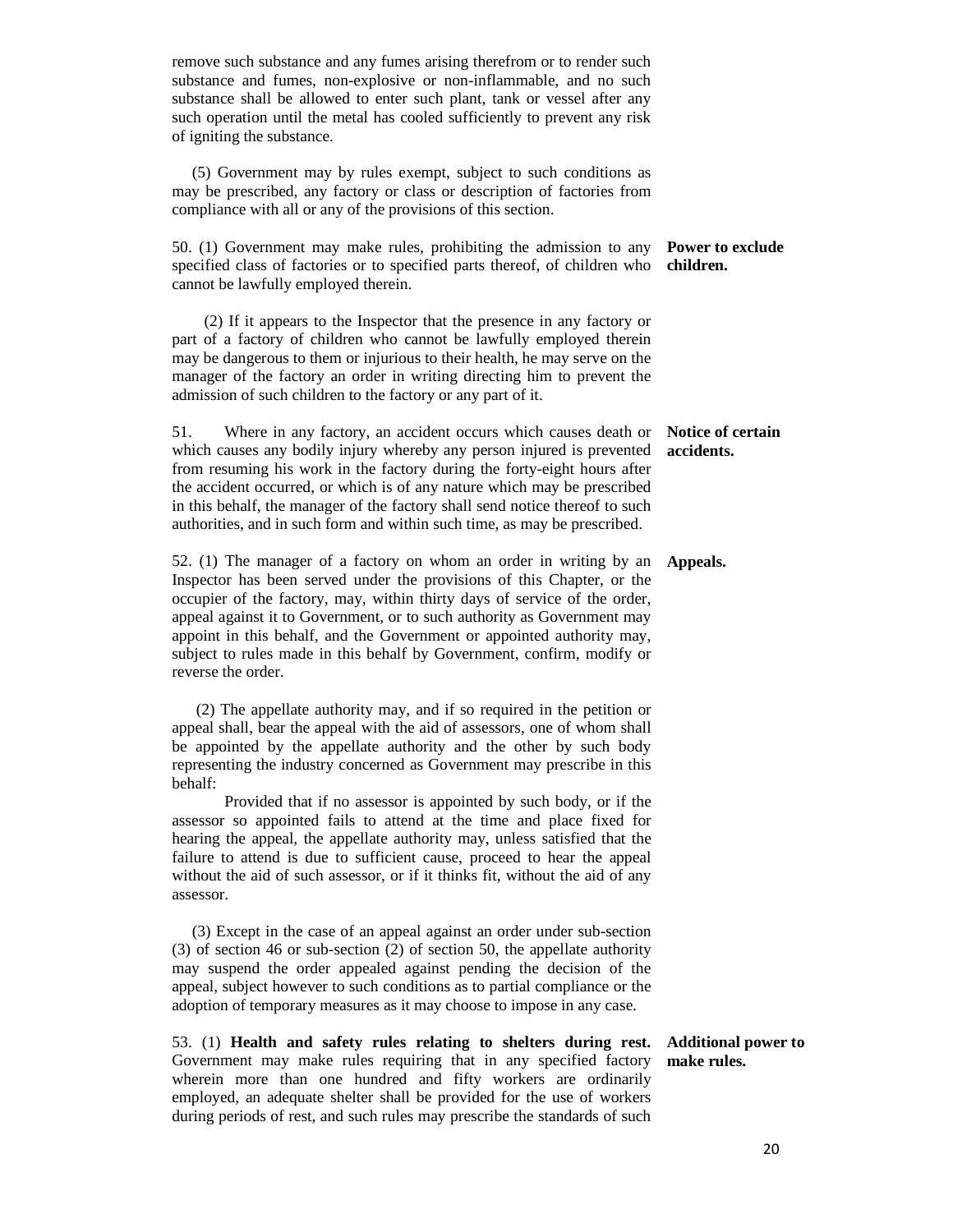shelters.

 Provided that separate shelter facility shall be provided for female workers irrespective of their number and number of workers in the factory.

(2) **Rooms for children:-** Government may also make rules -

- (a) requiring that in any specified factory, wherein women workers are ordinarily employed, a suitable room shall be reserved for the use of children under the age of six years belonging to such women; and
- (b) prescribing the standards for such rooms and the nature of the supervision to be exercised over the children therein.

 (3) **Certificates of stability:-** Government may also make rules, for any class of factories and for the whole or any part of the Province, requiring that work on a manufacturing process carried on with the aid of power shall not be begun in any building or part of a building erected or taken into use as a factory after the commencement of this Act, until a certificate of stability in the prescribed form, signed by a person possessing the prescribed qualifications, has been sent to the Inspector.

 (4) **Hazardous operations:-** Where Government is satisfied that any operation in a factory exposes any persons employed upon it to a serious risk of bodily injury, poisoning or disease, it may make rules applicable to any factory or class of factories in which the operation is carried on -

- (a) specifying the operation and declaring it to be hazardous;
- (b) prohibiting or restricting the employment of women, adolescents or children upon the operation;
- (c) providing for the medical examination of persons employed or seeking to be employed upon the operation and prohibiting the employment of persons not certified as fit for such employment; and
- (d) providing for the protection of all persons employed upon the operation or in the vicinity of the places where it is carried on.

 (5) Government may also make rules requiring the occupiers or managers of factories to maintain stores of First-Aid appliances and provide for their proper custody and use.

#### **CHAPTER-IV Restrictions on Working Hours of Adults**

54. No adult worker shall be allowed or required to work in a factory **Weekly hours.**  for more than forty-eight hours in any week, or, where the factory is a seasonal one, for more than fifty hours in any week:

 Provided that an adult worker in a factory engaged in work which for technical reasons must be continuous throughout the day may work for fifty-six hours in any week.

55. (1) No adult worker shall be allowed or required to work in a factory **Weekly holiday.** on a Sunday unless -

(a) he had or will have a holiday for a whole day on one of the three days immediately before or after that Sunday; and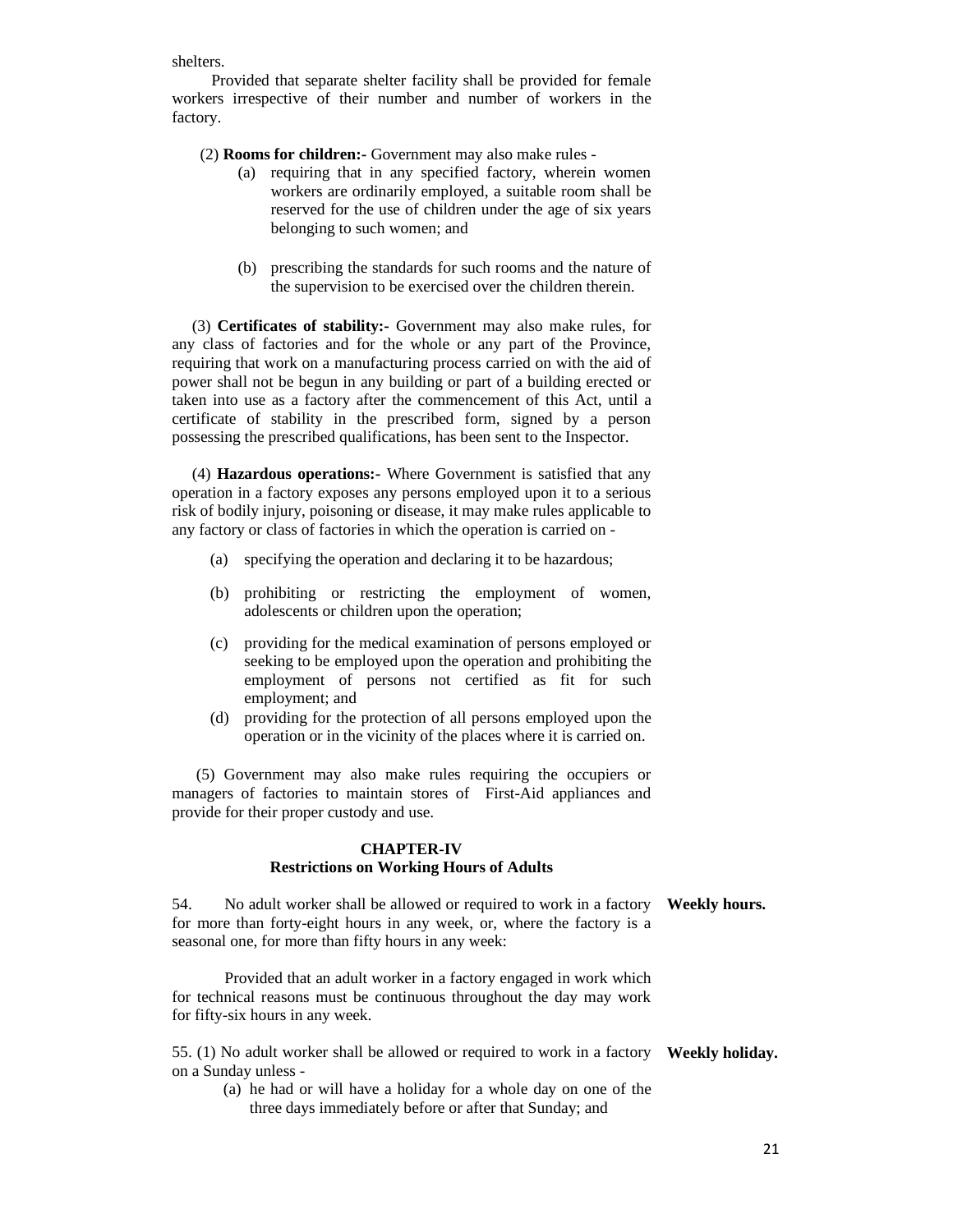|  | (b) the manager of the factory has, before that Sunday or the |  |  |  |  |  |
|--|---------------------------------------------------------------|--|--|--|--|--|
|  | substituted day, whichever is earlier $-$                     |  |  |  |  |  |

(i) delivered a notice to the office of the Inspector of his intention to require the worker to work on the Sunday and of the day which is to be substituted; and

| (ii) displayed a notice to that effect in the factory:    |  |  |  |  |
|-----------------------------------------------------------|--|--|--|--|
| Provided that no substitution shall be made               |  |  |  |  |
| which will result in any worker working for more than     |  |  |  |  |
| ten days consecutively without a holiday for a whole day. |  |  |  |  |

 (2) Notice given under section (1) may be cancelled by a notice delivered to the office of the Inspector and a notice displayed in the factory not later than the day before the Sunday or the holiday to be cancelled, whichever is earlier.

 (3) Where in accordance with the provisions of sub-section (1) any worker works on a Sunday and has had a holiday on one of the three days immediately before it, that Sunday shall, for the purpose of calculating the weekly hours of work, be included in the preceding week.

56. (1) Where as a result of the passing of an order or the making of a rule under the provisions of this Act exempting a factory or the workers therein from the provisions of section 55, a worker is deprived of any of the weekly holidays for which provision is made by sub-section (1) of that section, he shall be allowed, as soon as circumstances permit, compensatory holidays of equal number to the holidays so lost. **Compensatory holidays.** 

 (2) Government may make rules prescribing the manner in which the holidays for which provision is made in sub-section (1) shall be allowed.

57. No adult worker shall be allowed or required to work in a factory **Daily hours.**  for more than nine hours (including breaks) in any day:

 Provided that a male adult worker in a seasonal factory may work ten hours in any day.

58. The periods of work of adult workers in a factory during each day **Intervals for rest.**  shall be fixed either -

- (a) so that no period shall exceed six hours and so that no worker shall work for more than six hours before he has had an interval for rest of at least one hour; or
- (b) so that no period shall exceed five hours, and so that no worker shall work for more than five hours before he has had an interval for rest of at least half an hour, or for more than eight hours before he has had at least two such intervals.

59. The periods of work of an adult worker in a factory shall be so **Spread over.**  arranged that along with his intervals for rest under section 31, they shall not spread over more than ten and a half hours, or where the factory is a seasonal one, eleven and a half hours in any day, save with the permission of the Government and subject to such conditions as it may impose, either generally or in the case of any particular factory.

60. (1) There shall be displayed and correctly maintained in every factory in accordance with the provisions of sub-section (2) of section 108, a **work for adults and**  notice of periods for work for adults showing clearly the periods which **preparation thereof. Notice of periods for**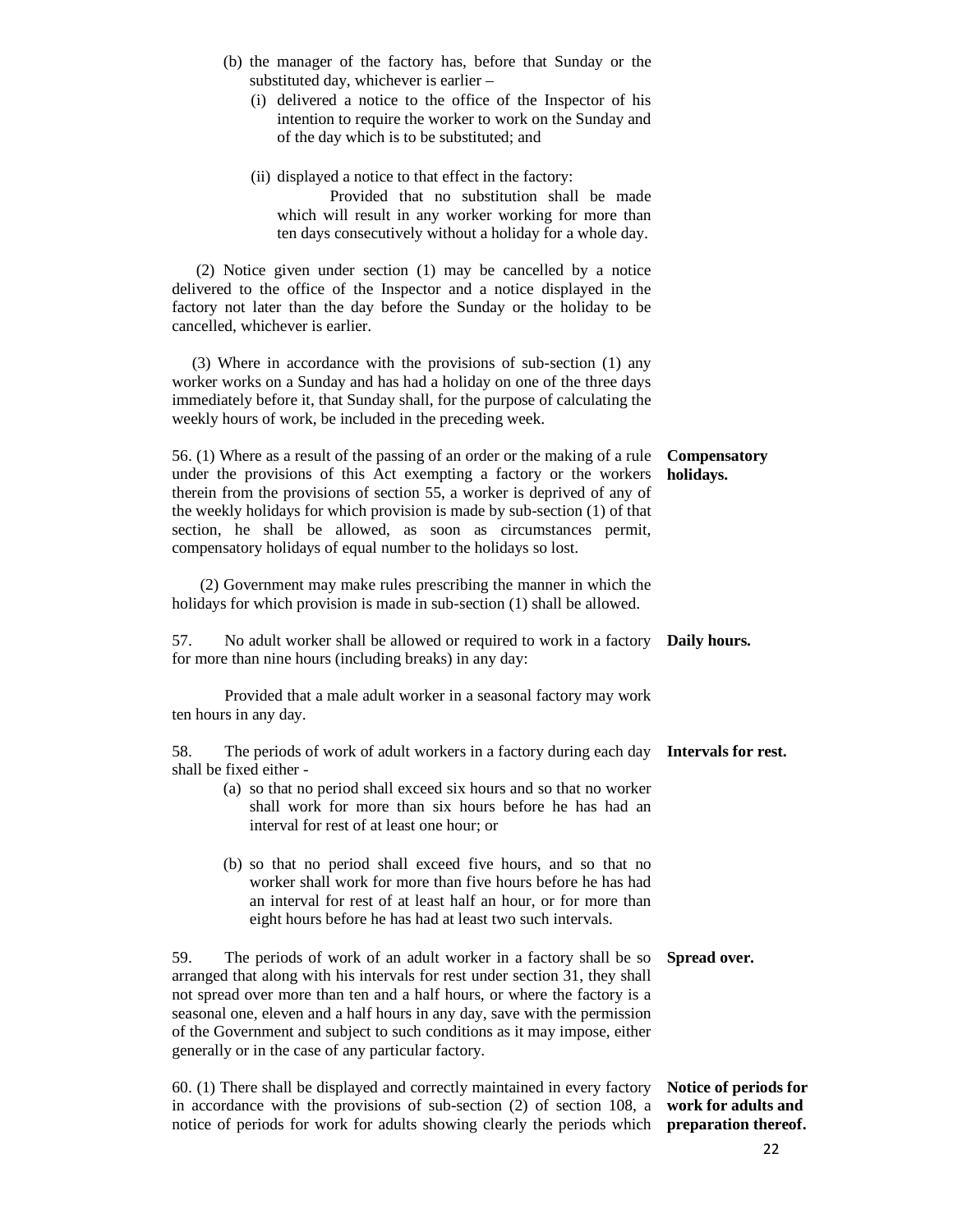adult workers may be required to work.

 (2) The periods shown in the notice required by sub-section (1) shall be fixed before-hand in accordance with the following provisions of this section and shall be such that workers working for these periods would not be working in contravention of any of the provisions of sections 54, 55, 57, 58 and 59.

 (3) Where all the adult workers in a factory are required to work within the same periods, the manager of the factory shall fix those periods for such workers generally.

 (4) Where all the adult workers in a factory are not required to work within the same periods, the manager of the factory shall classify them into groups according to the nature of their work.

 (5) For each group which is not required to work on a system of shifts, the manager of the factory shall fix the periods within which the group may be required to work.

 (6) Where any group is required to work on a system of shifts and the relays are not to be subject to pre- determined periodical changes of shift, the manager of the factory shall fix the periods within which each relay of the group may be required to work.

 (7) Where any group is to work on a system of shifts and the relay are to be subject to predetermined periodical changes of shifts, the manager of the factory shall draw up a scheme of shifts where under the periods within which any relay of the group may be required to work and the relay which will be working at any time of the day shall be known for any day.

 (8) Government may make rules prescribing forms for the notice of periods for work for adults and the manner in which it shall be maintained.

61. (1) A copy of the notice referred to in subsection (1) of section 60 shall be sent in duplicate to the Inspector within fourteen days after the commencement of this Act, or, if the factory begin work after the commencement of this Act, before the day on which it begins work.

 (2) Any proposed change in the system of work in a factory which will necessitate a change in the notice shall be notified to the Inspector in duplicate before the change is made, and except with the previous sanction of the Inspector, no such change shall be made until one week has elapsed since the last change.

62.(1) The manager of every factory shall maintain a register of adult **Register of Adult**  workers, showing - **Workers.** 

(a) the name and age of each adult worker in the factory;

- (b) the nature of his work;
- (c) the group, if any, in which he is included;
- (d) where his group works on shifts, the relay to which he is allotted, and
- (e) such other particulars as may be prescribed :

 Provided that if the Inspector is of opinion that any muster roll or register or computerized record maintained as part of

**Copy of notice of Periods for Work to be sent to Inspector.**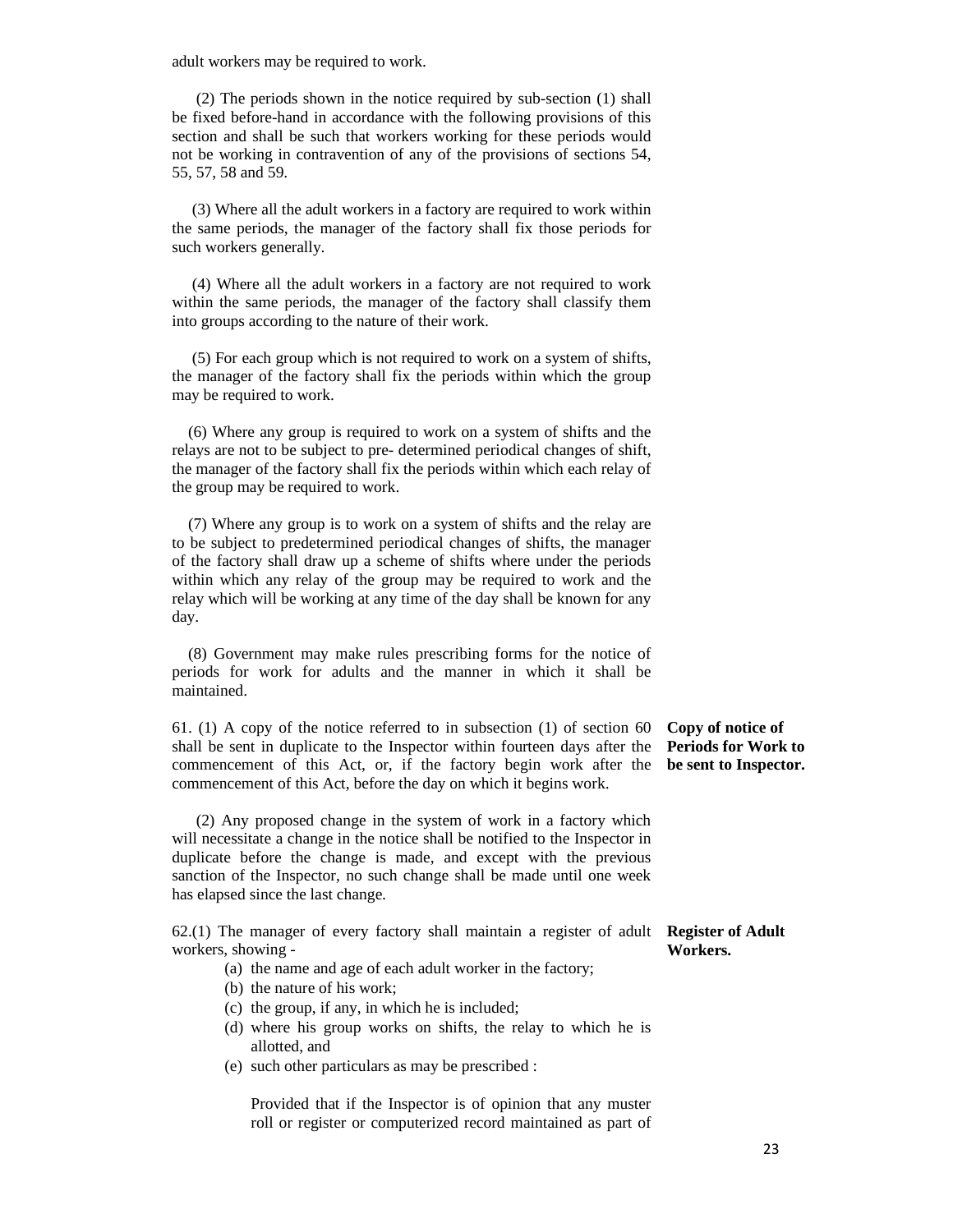the routine of a factory gives, in respect of any or all of the workers in the factory, the particulars required under this section, he may, by order in writing, direct that such muster roll or register shall, to the corresponding extent, be maintained in place of and be treated as the register of adult workers in that factory:

 Provided further that where Government is satisfied that the conditions of work in any factory or class of factories are such that there is no appreciable risk of contravention of the provisions of this Chapter in the case of that factory or factories of that class, as the case may be, Government may, by written order, exempt, on such conditions as it may impose, that factory or all factories of that class, as the case may be, from the provisions of this section.

 (2) Government may make rules prescribing the form of the register of adult workers, the manner in which it shall be maintained and the period for which it shall be preserved.

63. No adult worker shall be allowed or required to work otherwise than in accordance with the notice of periods for work for adults displayed under sub-section (1) of section 60 and the entries made beforehand against his name in the register of adult workers maintained under section 62.

64. (1) Government may make rules defining the persons who hold **Powers to make**  positions of supervision or management or are employed in a confidential position in a factory, and the provisions of this Chapter other than the provisions of clause (b) of sub-section (1) of section 66 and of the proviso to that sub-section, shall not apply to any person so defined.

 (2) Government may make rules for adult workers providing for the exemption, to such extent and subject to such conditions as may be prescribed in such rules -

- (a) of workers engaged on urgent repairs from the provisions of sections 54, 55, 57, 58 and 59;
- (b) of workers engaged in work in the nature of preparatory or complementary work which must necessarily be carried on outside the limits laid down for the general working of the factory - from the provisions of sections 54, 57, 58 and 59;
- (c) of workers engaged in work which is necessarily so intermittent that the intervals during which they do not work while on duty ordinarily amount to more than the intervals for rest required under section 58 - from the provisions of sections 54, 57, 58 and 59;
- (d) of workers engaged in any work which for technical reasons must be carried on continuously throughout the day - from the provisions of sections 54, 55, 57, 58 and 59;
- (e) of workers engaged in making or supplying articles of prime necessity which must be made or supplied every day - from the provisions of section 55;
- (f) of workers engaged in a manufacturing process which cannot

**Hours of work to correspond with Notice under section 60 and register under section.** 

**rules, exempting from restrictions.**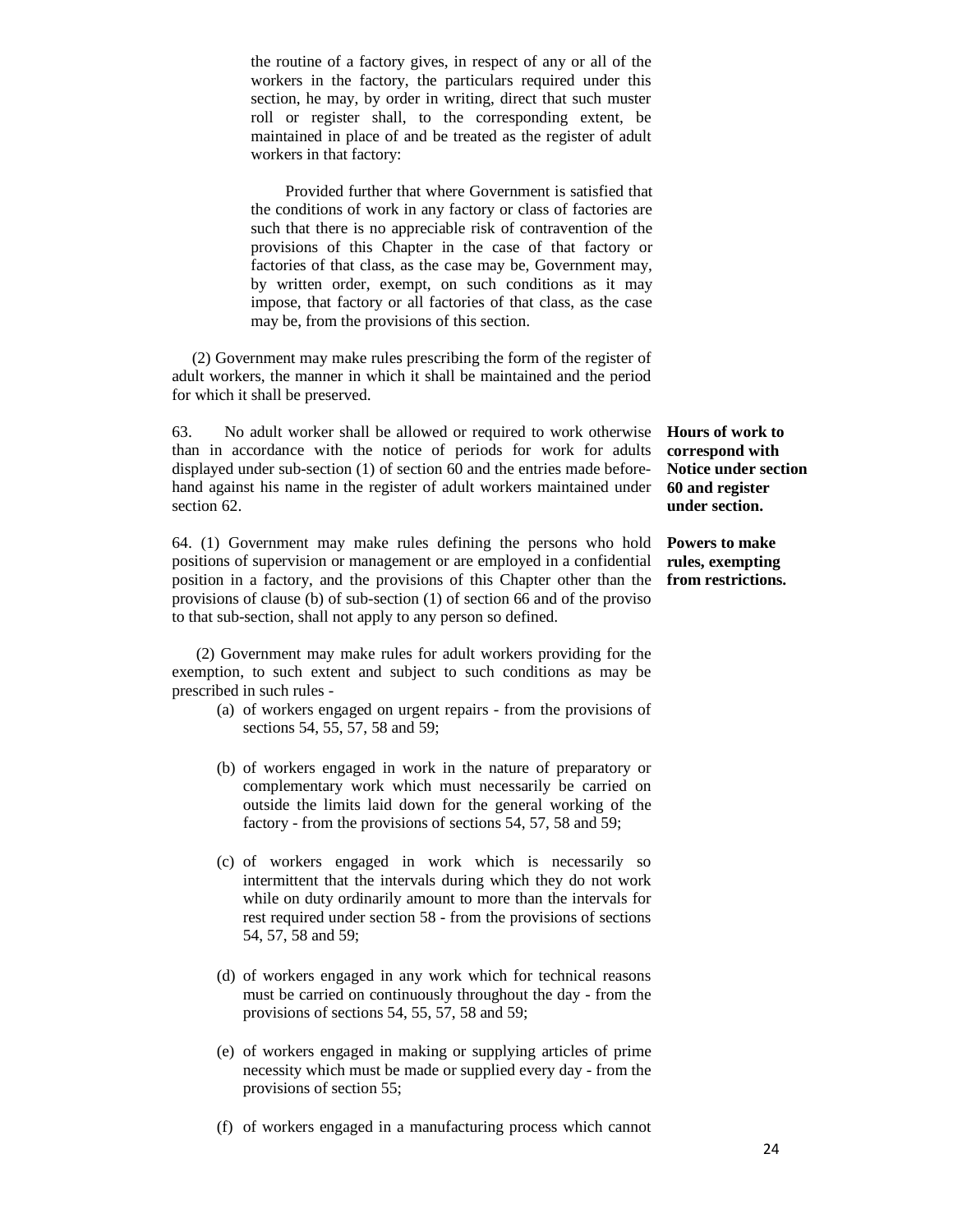be carried on except during fixed seasons - from the provisions of section 55;

- (g) of workers engaged in a manufacturing process which cannot be carried on except at times dependent on the irregular action of natural forces - from the provisions of section 55 and section 58; and
- (h) of workers engaged in engine-rooms or boiler-houses from the provisions of section 55.

 (3) The rules made under sub-section (2) providing for any exemption may also provide for any consequential exemption from the provisions of sections 60 and 61 which Government may deem to be expedient, subject to such conditions as it may impose.

 (4) In making rules under this section Government shall prescribe the maximum limits for the weekly hours of work for all classes of workers, and any exemption given, other than an exemption under clause (a) of sub-section (2), shall be subject to such limits.

 (5) The rules made under this section shall remain in force for not more than three years.

65. (1) Where Government is satisfied that, owing to the nature of the **Power to make**  work carried on or to other circumstances, it is unreasonable to require that the periods of work of any adult workers in any factory or class of **from restrictions.**  factories should be fixed beforehand, it may, by written order, relax or modify the provisions of sections 60 and 61 in respect of such workers to such extent and in such manner as it may think fit, and subject to such conditions as it may deem expedient to ensure control over periods of work.

 (2) Government, or subject to the control of Government, the Chief Inspector may, by written order, exempt on such conditions as it or he may deem expedient, any or all the adult workers in any factory, or group or class of factories, from any or all of the provisions of sections 54, 55, 57, 58, 59, 60 and 61, on the ground that the exemption is required to enable the factory or factories to deal with an exceptional pressure of work.

 (3) Any exemption given under sub-section (2) in respect of weekly hours of work shall be subject to the maximum limits prescribed under sub-section (4) of section 64.

 (4) An order under sub-section (2) shall remain in force for such period, not exceeding two months from the date on which notice thereof is given to the manager of the factory, as may be specified in the order:

 Provided that if in the opinion of Government, the public interest so requires, Government may from time to time, by notification in the official Gazette, extend the operation of any such order for a period, not exceeding six months at any one time, as may be specified in the notification.

66. (1) The provisions of this Chapter shall, in their application to women **Further restrictions**  workers in factories, be supplemented by the following further restrictions namely: -

**orders exempting**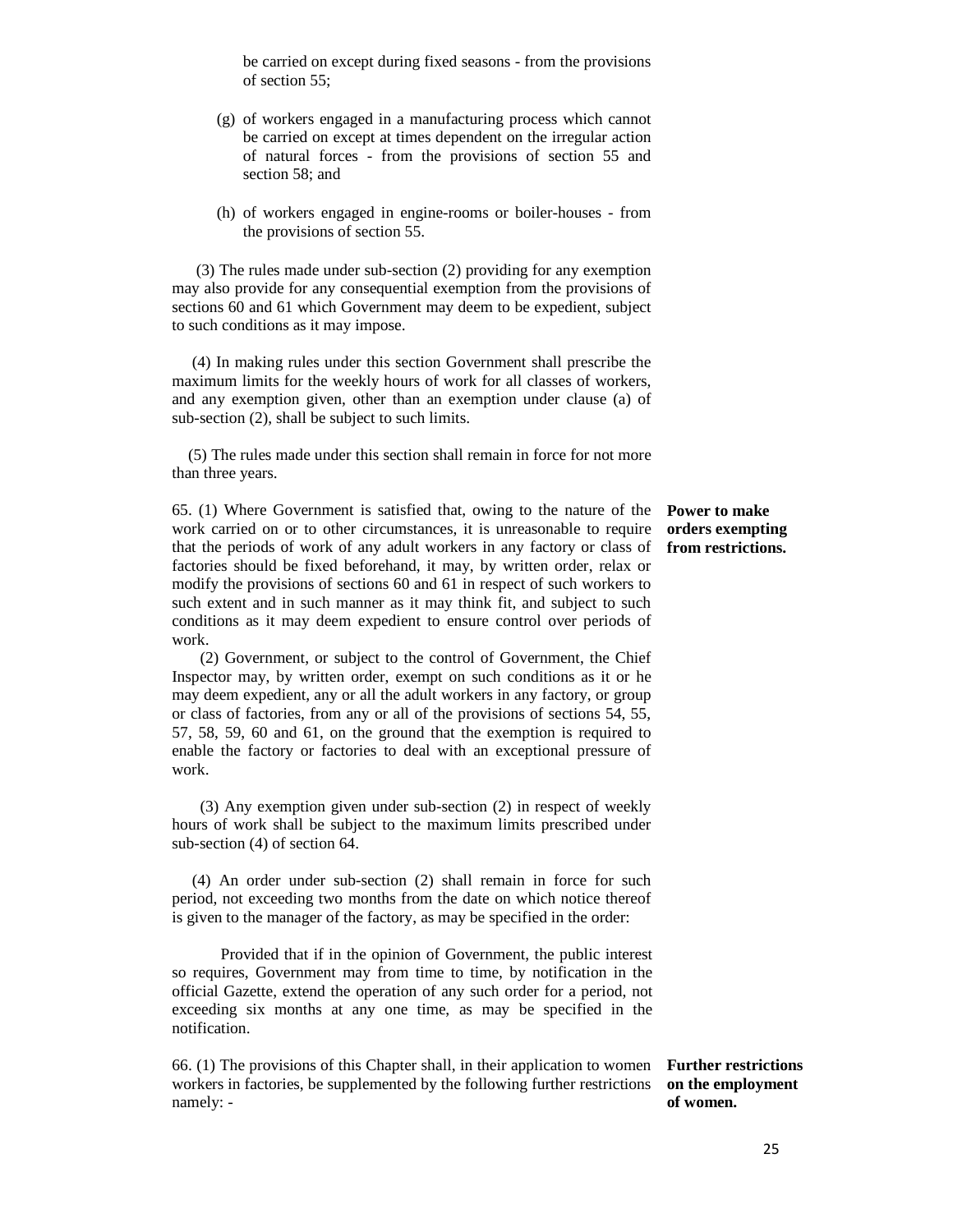- (a) no exemption from the provisions of section 57 may be granted in respect of any woman; and
- (b) no woman shall be allowed to work in a factory except between 7 A.M. and 7 P.M:

 Provided that if the employer arrange for transport facilities, which shall drop at the door steps of such worker, or nearest possible place, the female Workers may work up to 10.00 p.m. in two shifts.

 Provided further Government may, by notification in the official Gazette, in respect of any class or classes of factories and for the whole year or any part of it, vary the limits laid down in clause (b) to any span of ten and a half hours, or where the factory is a seasonal one, of eleven and a half hours, between 6 A.M. and 7:30 P.M:

Provided also that in respect of any seasonal factory or class of seasonal factories in a specified area, Government may make rules imposing a further restriction by defining the periods of the day within which women may be allowed to work, such that the period or periods so defined shall lie within the span fixed by clause (b) or under the above proviso and shall not be less than ten hours in the aggregate.

 (2) Government may make rules providing for the exemption from the above restrictions, to such extent and subject to such conditions as it may prescribe, of women working in fish-curing or fish-canning factories where the employment of women beyond the said hours is necessary to prevent damage to or deterioration in any raw material.

 (3) The rules made under sub-section (2) shall remain in force for not more than three years.

67. Where a worker works on a shift which extends over midnight, the ensuing day for him shall be deemed to be the period of twenty-four hours beginning when such shift ends and the hours he has worked after midnight shall be counted towards the previous day :

 Provided that Government may, by order in writing, direct that in the case of any specified factory or any specified class of workers therein the ensuing day shall be deemed to be the period of twenty-four hours beginning when such shift begins and that the hours worked before midnight shall be counted towards the ensuing day.

68. (1) Where a worker -

- (a) in a non-seasonal factory works for more than nine hours in **overtime.** any day or for more than forty-eight hours in any week; or
- (b) in a seasonal factory works for more than ten hours in any day or for more than fifty hours in any week,

he shall be entitled in respect of the overtime worked to pay at the rate of twice his ordinary rate of pay.

> *Explanation:*- In this sub-section, ordinary rate of pay means all remuneration capable of being expressed in terms of money which would if the terms of the contract of

**Special provision for nights-shifts.** 

**Extra pay for**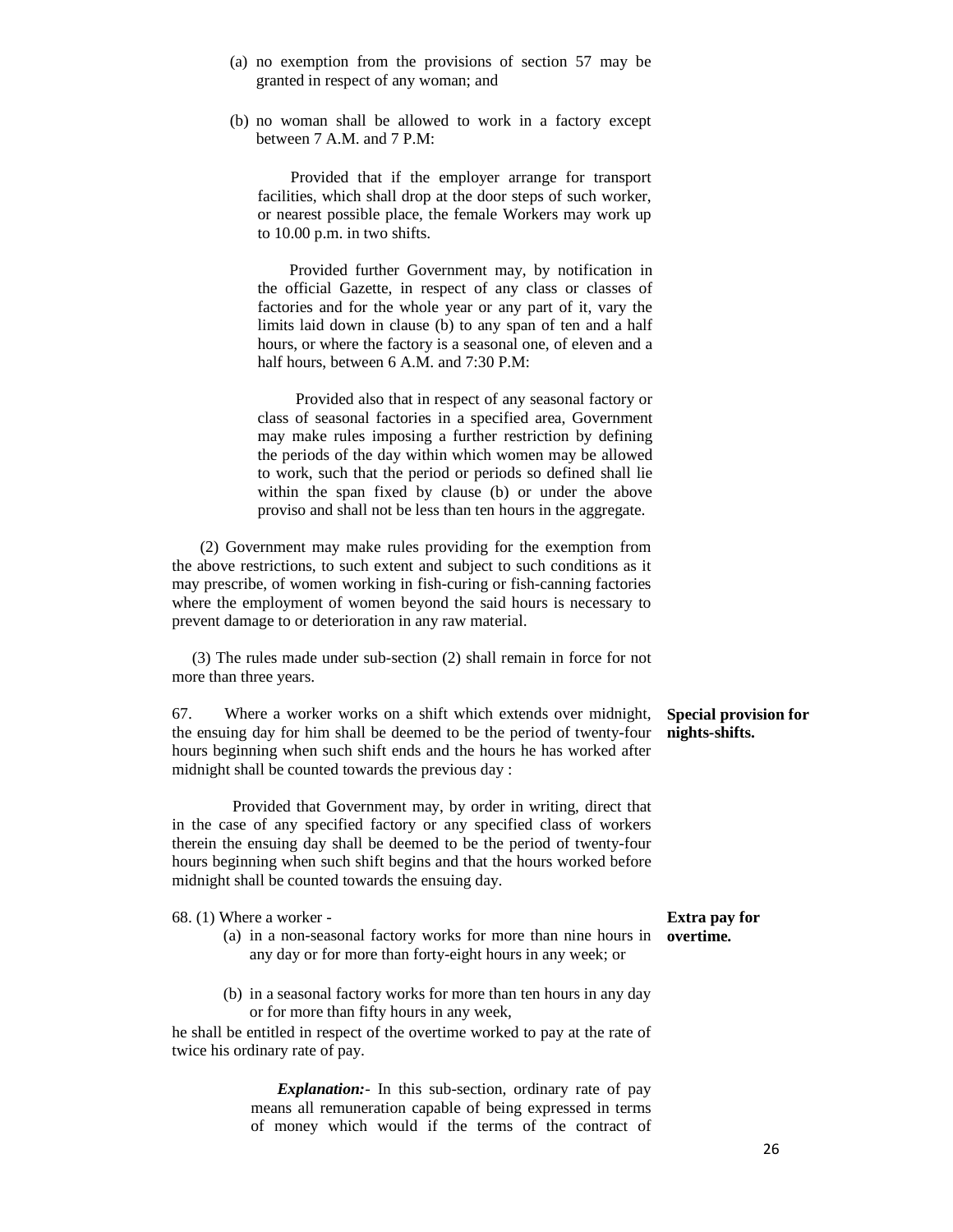employment, express or implied, were fulfilled, be payable to a worker in respect of his employment or of work done in such employment, but does not include -

- (i) the value of any house-accommodation, supply of light, water, medical attendance or other amenity;
- (ii) any contribution paid by the employer to any pension fund or provident fund;
- (iii) any travelling allowance or the value of travelling concession ; or
- (iv) any gratuity, bonus or share in the profits of the factory.

 (2) Where any workers are paid on a piece-rate basis, Government in consultation with the industry concerned may, for the purposes of this section, fix time-rates as nearly as possible equivalent to the average rate of earnings of those workers, and the rates so fixed shall be deemed to be the ordinary rates of those workers for the purposes of this section.

 (3) Government may prescribe the registers that shall be maintained in a factory for the purpose of securing compliance with the provisions of this section.

69. Any adult worker may be required to work overtime, provided that such working conforms to the provisions of this Act and the rules made thereunder. **Obligation to work overtime.** 

70. No adult worker shall be allowed to work in any factory on any day on which he has already been working in any other factory, save in such circumstances as may be prescribed. **Restriction on double employment.** 

71. Government may make rules providing that in any specified class or classes of factories work shall not be carried on by a system of shifts so arranged that more than one relay of workers is engaged in work for the same kind at the same time save with the permission of Government and subject to such conditions as it may impose, either generally or in the case of any particular factory. **Control of overlapping shifts.** 

#### **CHAPTER-V Holiday with Pay**

| 72. (1) The provisions of this Chapter shall not apply to a seasonal<br>factory.                                                                                                                                                                                                                                                                                          | <b>Application of</b><br>Chapter. |
|---------------------------------------------------------------------------------------------------------------------------------------------------------------------------------------------------------------------------------------------------------------------------------------------------------------------------------------------------------------------------|-----------------------------------|
| (2) The provisions of this Chapter shall not operate to the prejudice of<br>any rights to which a worker may be entitled under any other enactment,<br>or under the terms of any award, agreement or contract of service.                                                                                                                                                 |                                   |
| 73. (1) Every worker who has completed a period of twelve months <b>Annual holidays.</b><br>continuous service in a factory shall be allowed, during the subsequent<br>period of twelve months, holidays for a period of fourteen consecutive<br>days, inclusive of the day or days, if any, on which he is entitled to a<br>holiday under sub-section (1) of section 55. |                                   |

 (2) If a worker fails in any one such period of twelve months to take the whole of the holidays allowed to him under sub-section (1), any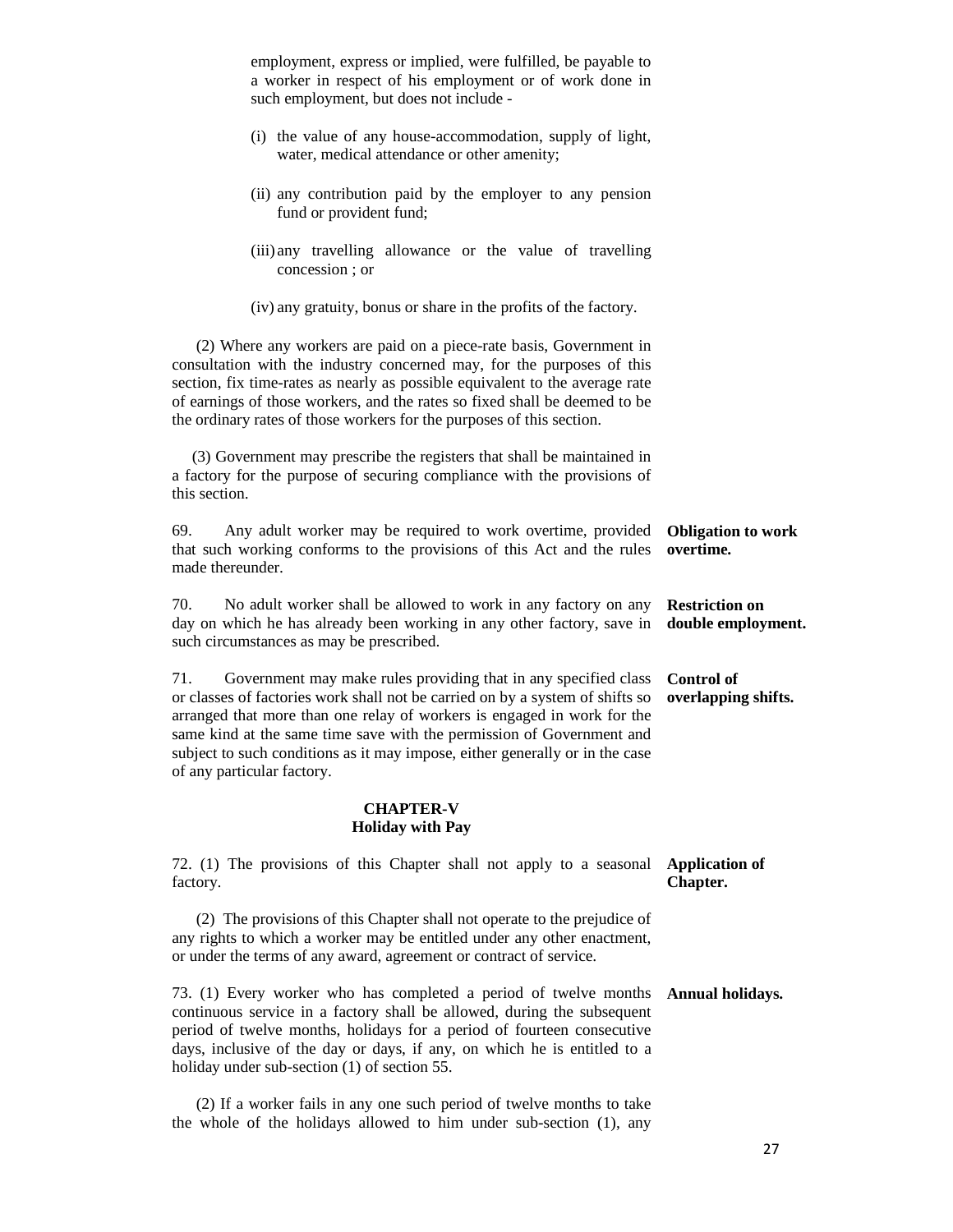holidays not taken by him shall be added to the holidays to be allowed to him under sub-section (1) in the succeeding period of twelve months, so however that the total number of holidays which may be carried forward to a succeeding period shall not exceed fourteen. (3) If a worker entitled to holidays under sub-section (1) is discharged by his employer before he has been allowed the holidays, or if, having applied for and having been refused the holidays, he quits his employment before he has been allowed the holidays, the employer shall pay him the amount payable under section 74 in respect of the holidays. Explanation:- A worker shall be deemed to have completed a period of twelve months continuous service in a factory notwithstanding any interruption in service during those twelve months brought about by sickness, accident or authorized leave not exceeding ninety days in the aggregate for all three, or by a lock-out, or by a strike which is not an illegal strike, or by intermittent periods of involuntary unemployment not exceeding thirty days in the aggregate; and authorized leave shall be deemed not to include any weekly holiday allowed under section 55 which occurs at beginning or end of an interruption brought about by the leave. 74. Without prejudice to the conditions governing the day or days, if any, on which the worker is entitled to a holiday under sub-section (1) of section 55, the worker shall, for the remaining days of the holidays allowed to him under section 73, be paid at a rate equivalent to the daily average of his wages as defined in the Payment of Wages Act, 1936 (IV of 1936), for the days on which he actually worked during the preceding three months, exclusive of any earning in respect of overtime. **Pay during annual holiday.**  75. A worker who has been allowed holidays under section 73 shall, **Payment when to be**  before his holidays begin, be paid half the total pay due for the period of **made.**  holidays. 76. Any Inspector may institute proceedings on behalf of any worker **Power of Inspector**  to recover any sum required to be paid under this Chapter by an employer **to act for worker.**  which the employer has not paid. 77. (1) Government may make rules to carry into effect the provisions of **Power to make rules.**  this Chapter. (2) Without prejudice to the generality of the foregoing power, rules may be made under this section prescribing the keeping by employers of registers showing such particulars as may be prescribed and requiring such registers to be made available for examination by Inspectors. 78. Where Government is satisfied that the leave rules applicable to workers in a factory provide benefits substantially similar to those for which this Chapter makes provision, it may, by written order exempt the factory from the provisions of this Chapter. **Exemption of factories from the provisions of this Chapter.**  79. (1) Every worker shall be entitled to casual leave with full pay for ten **Casual leave and sick**  days in a year. (2) Every worker shall be entitled to sixteen days in a year sick leave on full pay. **leave.** 

(3) Every female worker will be entitled for Maternity leaves as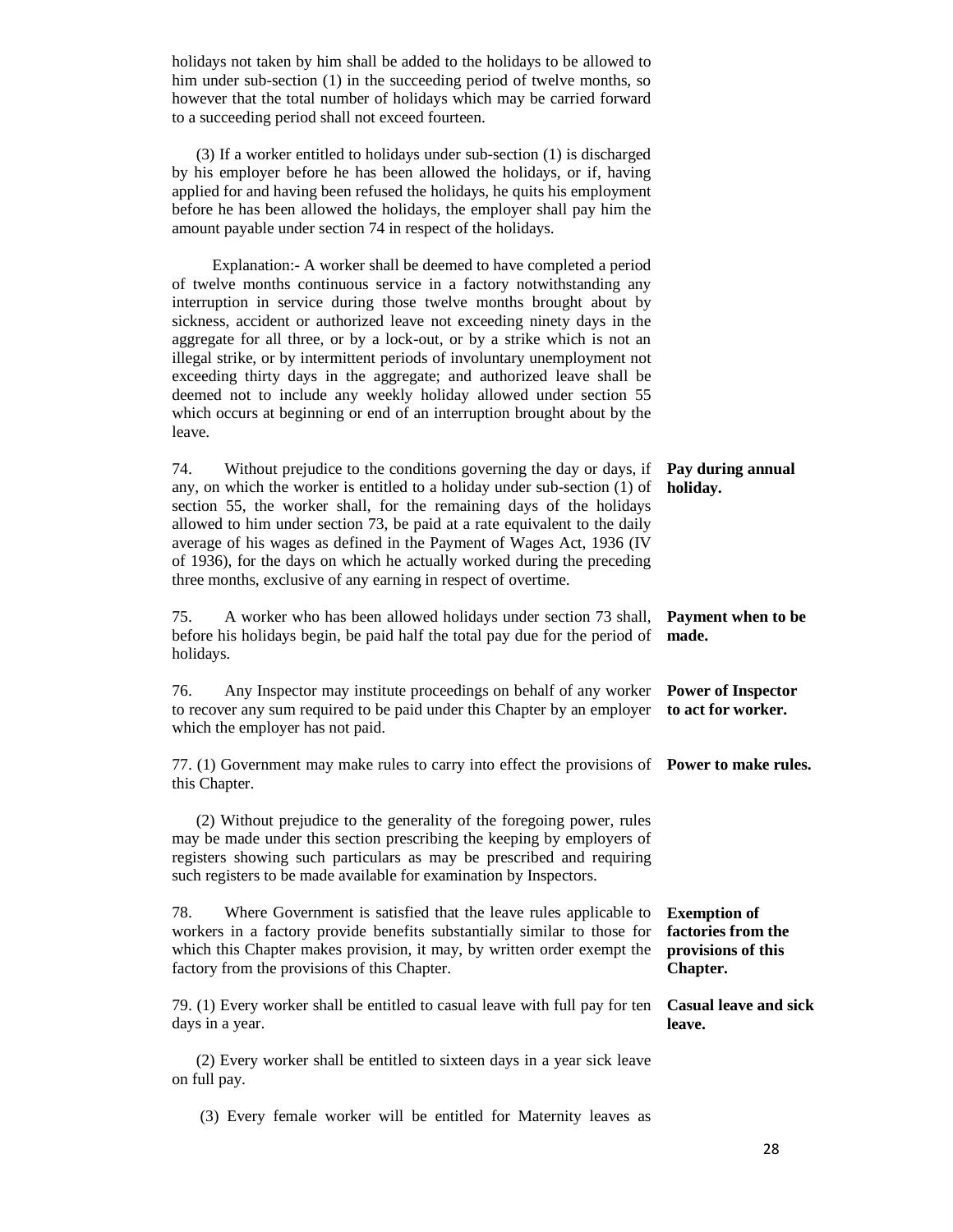defined in Maternity Benefits Ordinance,1958 (Ordinance XXXII of 1958).

80. (1) Every worker shall be allowed holidays with pay on all days declared by Government or Federal Government to be festival holidays. **Festival Holidays.** 

 (2) A worker may be required to work on any festival holiday but one day's additional compensatory holiday with full pay and a substitute holiday shall be allowed to him in accordance with the provisions of section 55.

### **CHAPTER-VI Special Provisions for Adolescents and Children**

81. No child who has not completed his fourteenth year shall be **Prohibition of**  allowed to work in any factory. **employment of young children.** 

| 82. |     | No adolescent shall be allowed to work in any factory unless -                                                                                                                                                                                                                                                                                                  | <b>Non-adult workers</b><br>to carry tokens     |
|-----|-----|-----------------------------------------------------------------------------------------------------------------------------------------------------------------------------------------------------------------------------------------------------------------------------------------------------------------------------------------------------------------|-------------------------------------------------|
|     | (a) | a certificate of fitness granted to him under section 83 is<br>in the custody of the manager of the factory; and                                                                                                                                                                                                                                                | giving reference to<br>certificates of fitness. |
|     | (b) | he carries while he is at work a token giving a reference<br>to such certificate.                                                                                                                                                                                                                                                                               |                                                 |
|     |     | 83. (1) A certifying surgeon shall, on the application of any adolescent<br>who wishes to work in a factory, or, of the parent or guardian of such<br>person, or of the factory in which such person wishes to work, examine<br>such person and ascertain his fitness for such work.                                                                            | <b>Certificates of</b><br>fitness.              |
|     |     | (2) The certifying surgeon, after examination, may grant to such<br>person, in the prescribed form -<br>(a) a certificate of fitness to work in a factory as an adolescent if<br>he is satisfied that such person has completed his fourteenth<br>year, that he has attained the prescribed physical standards,<br>if any, and that he is fit for such work; or |                                                 |
|     |     | (b) a certificate of fitness to work in a factory as an adolescent if<br>he is satisfied that such person has completed his fourteenth<br>year and is fit for full day's work in a factory.                                                                                                                                                                     |                                                 |
|     |     | (3) A certifying surgeon may revoke any certificate granted under sub-<br>section (2) if, in his opinion, the holder of it is no longer fit to work in the<br>capacity stated therein in a factory.                                                                                                                                                             |                                                 |
|     |     | (4) Where a certifying surgeon or a practitioner authorized under sub-<br>section (2) of section 14 refuses to grant a certificate or a certificate of the<br>kind requested, or revokes a certificate, he shall, if so requested by any<br>person who could have applied for the certificate state his reasons in                                              |                                                 |

84. (1) An adolescent who has been granted a certificate of fitness to work **Effect of certificate**  in a factory as an adolescent, under clause (b) of sub-section (2) of section **granted to**  83, and who, while at work in a factory, carries a token giving reference **adolescent.** to the certificate, shall be deemed to be an adult for all the purposes of Chapter IV.

writing for so doing.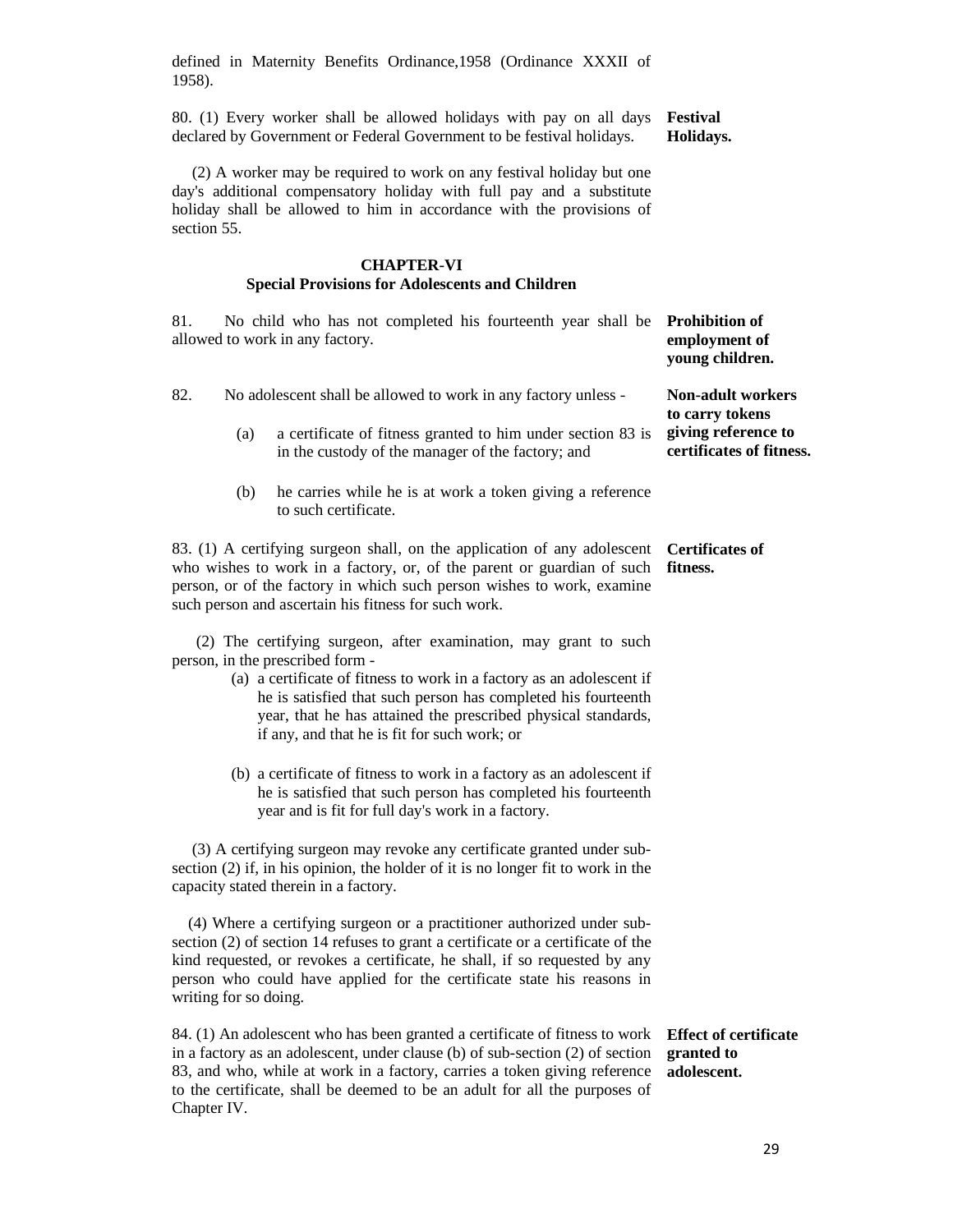(2) An adolescent who has not been granted a certificate of fitness to work in a factory as an adolescent under sub-section (2) of section 83, shall, notwithstanding his age, be deemed to be a child for the purposes of this Act.

85. (1) No adolescent shall be allowed to work in a factory except between 7 a. m. and 7 p. m.

 Provided that Government may, by notification in the Official Gazette in respect of any class or classes of factories and for the whole year or any part of it, vary these limits to any span of thirteen hours between 6 a. m. and 7.30 p.m.

 (2) The provisions of section 54 shall apply also to adolescent workers, but no exemption from the provisions of that section may be granted in respect of an adolescent.

 (3) No adolescent shall be allowed work in any factory on any day on which he has already been working in another factory.

86. (1) There shall be displayed and correctly maintained in every factory in accordance with the provisions of sub-section (2) of section 108, a notice of periods for work for adolescent, showing clearly the periods within which adolescent may be required to work. **Notice of Periods for Work for adolescent.** 

 (2) The periods shown in the Notice required by sub-section (1) shall be fixed beforehand in accordance with the method laid down for adults in section 60 and shall be such that adolescent working for those periods would not be working in contravention of section 85.

 (3) The provisions of section 61 shall apply also to the notice of periods for work for adolescent.

 (4) Government may make rules prescribing form for the notice of periods for work for adolescent and the manner in which it shall be maintained.

87. (1) The manager of every factory in which adolescent are employed **Register of**  shall maintain a register of adolescent workers showing **adolescent workers.** 

- (a) the name and age of each adolescent worker in the factory;
- (b) the nature of his work;
- (c) the group, if any, in which he is included;
- (d) where his group works on shifts, the relay to which he is allotted;
- (e) the number of his certificate of fitness granted under section 83; and
- (f) such other particulars as may be prescribed.

 (2) Government may make rules prescribing the form of the register of adolescent workers, the manner in which it shall be maintained and the period for which it shall be preserved.

30

**Restrictions of the working hours of an** 

**adolescent.**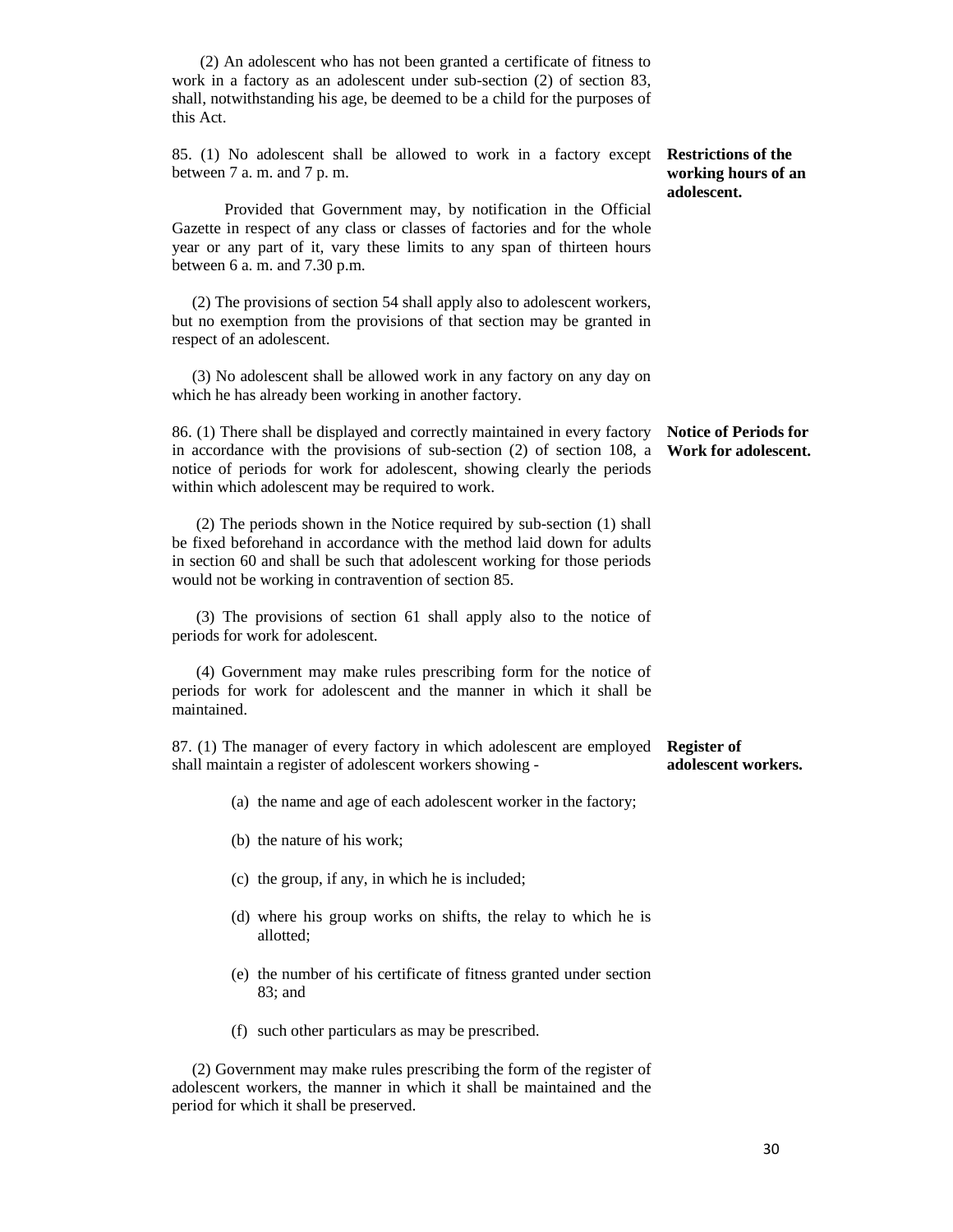88. No adolescent shall be allowed to work otherwise than in **Hours of work to**  accordance with the notice of periods for work for adolescent displayed **correspond with**  under sub-section (1) of section 86 and the entries made before-hand **Notice and Register.**  against his name in the register of adolescent workers maintained under sub-section (1) of section 87.

**Power to require** 

- 89. Where an Inspector is of opinion (a) that any person working in a factory without a certificate **medical examination.**  of fitness it is an adolescent; or
	- (b) that adolescent working in a factory with a certificate is no longer fit to work in the capacity stated therein, he may serve on the manager of the factory a notice requiring that such person, or that such adolescent, shall be examined by a certifying surgeon or by a practitioner authorized under sub-section (2) of section 14, and such person, adolescent shall not, if the Inspector so directs, be allowed to work in any factory until he has been granted a certificate of fitness or a fresh certificate of fitness, as the case may be.
- 90. Government may make rules
	- (a) prescribing the forms of certificate of fitness to be granted under section 83, providing for the grant of duplicates in the event of loss of original certificates, and fixing the fees which may be charged for such certificates and such duplicates;
	- (b) prescribing the physical standards to be attained by adolescents;
	- (c) regulating the procedure of certifying surgeons under this Chapter, and specifying other duties, which they may be required to perform in connection with the employment of children and adolescents in factories; and
	- (d) providing for any other matter which may be expedient in order to give effect to the provisions of this Chapter.

91. The provisions to this Chapter shall be in addition to, and not in **Provisions to be in**  derogation of the provisions of the Employment of Children Act, 1991 (Act V of 1991). **addition to Act V of 1991.** 

#### **CHAPTER-VII Penalties and Procedure**

#### 92. (1) If in any factory -

(a) there is any contravention -

- (i) of any of the provisions of sections 14 to 36 inclusive; or
- (ii) of any order made under any of the said sections; or
- (iii) of any of the said sections read with rules made in pursuance thereof under clause (a) of sub-section (1) of section 47; or
- (iv) of any rules made under any of the said sections or under sections 47 and 53; or
- (v) of any condition imposed under sub-section (3) of section 52; or

**Penalty for contravention of Act and rules.** 

**Power to make rules.**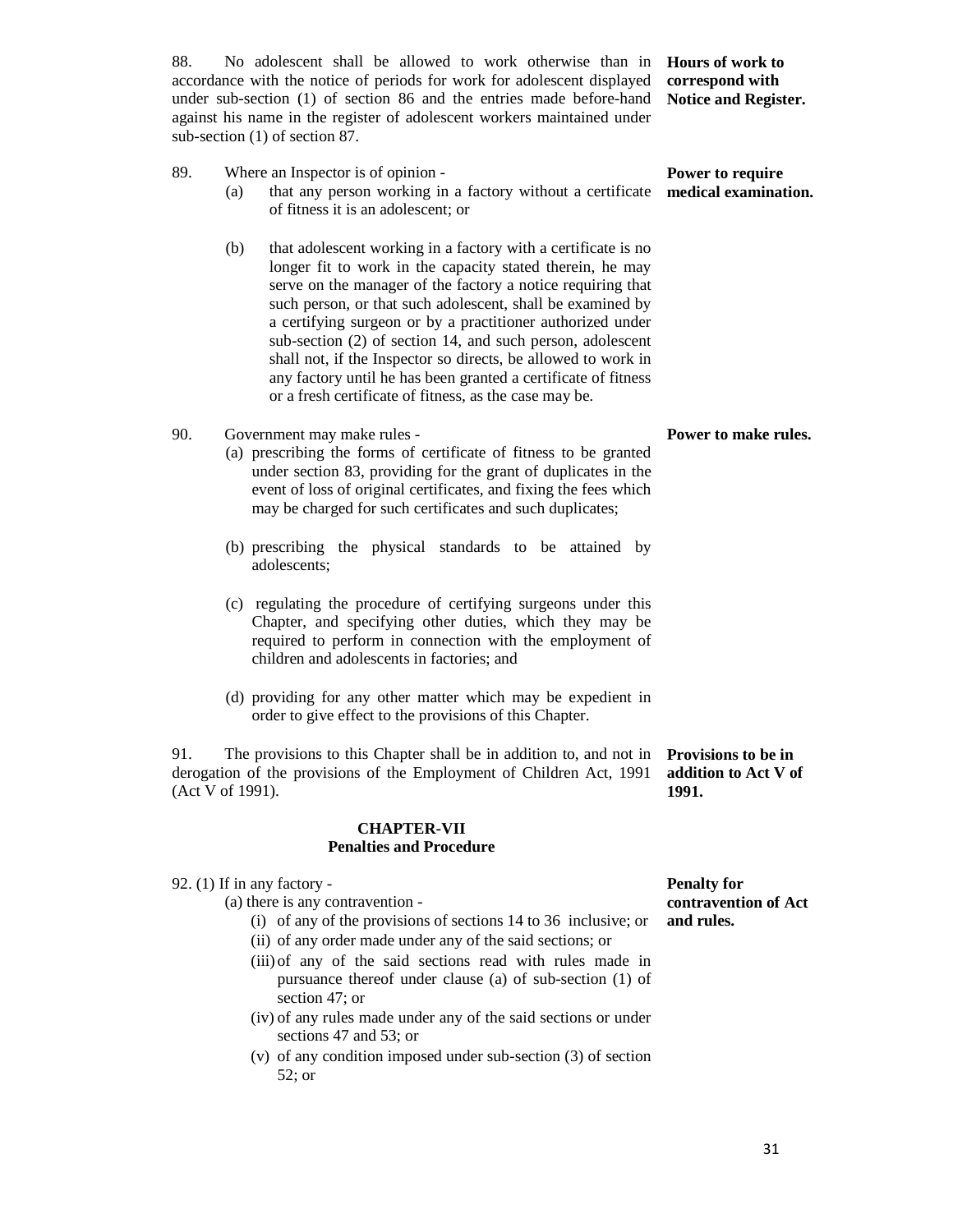- (b) any person is allowed to work in contravention
	- (i) of any of the provisions of sections 54 to 59 inclusive 63, 66, 70, 79 and 80;
	- (ii) of any rule made under any of the said sections, or under section 71, or
	- (iii) of any condition attached or any exemption granted under section 64 or section 65 or section 66 or to any permission granted under section 59 or section 71; or
- (c) there is any contravention of any of the provisions of section 60 to 62 inclusive or of any rule made under section 60, section 62 or section 68, or of any condition attached to any exemption granted under section 62 or to any modification or relaxation made under section 65; or
- (d) any person is not paid any extra pay to which he is entitled under the provisions of section 68; or
- (e) any adolescent is allowed to work in contravention of any of the provisions of sections 82, 85, 86, 88 and 89; or
- (f) there is any contravention of section 86 or section 87 or of any rules made under either of these sections, or under clause (d) of section 90;or
- (g) there is any contravention of sections 73, 74, or 75, or of any rule made under section 77,

the manager and occupier of the factory shall each be punishable with fine which may extend to fifty thousand rupees and not below twenty five thousand rupees.

 (2) The penalty for the violation of section 81 may extend to rupees two hundred thousand and not less than rupees fifty thousand or simple imprisonment of three months or both:

Provided that if both the manager and the occupier are convicted, both shall be punished equally.

93. If any person who has been convicted of any offence punishable under clauses (b) to  $(g)$  of sub-section  $(1)$  and of sub-section  $(2)$  inclusive of section 92 is again guilty of an offence involving a contravention of the same provision, he shall be punishable on the second conviction with fine of rupees one thousand rupees for each day beginning from day of the first conviction:

 Provided that for the purposes of this section no cognizance shall be taken of any conviction made more than two years before the commission of the offence which is being punished:

 Provided further that the Labour Court, if it is satisfied that there are exceptional circumstances warranting such a course, may, after recording its reasons in writing, impose a smaller fine than is required by this section.

**Enhanced penalty in certain cases after previous conviction.**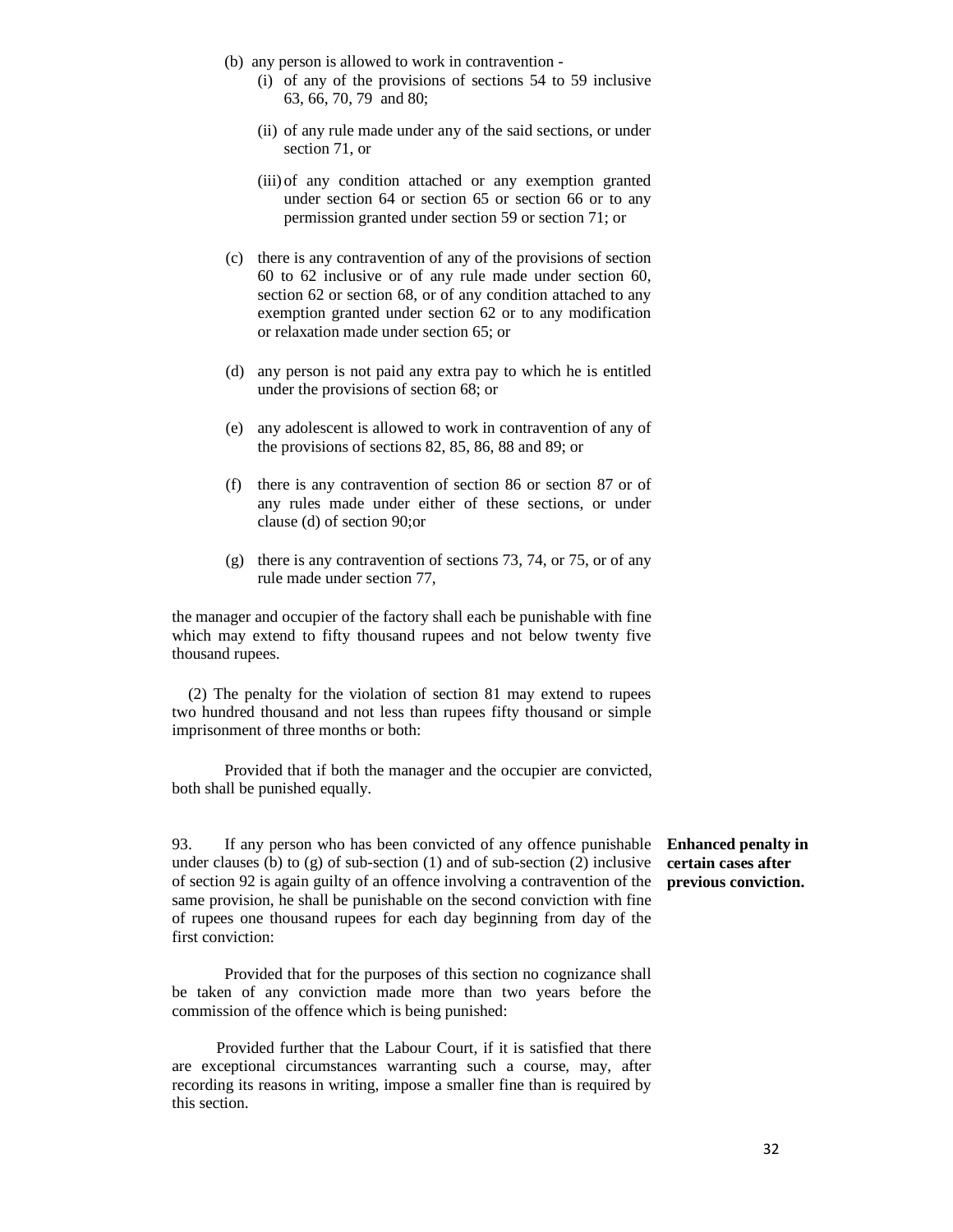| An occupier of a factory who fails to give any notice required by<br>94.<br>section 10 shall be punishable with a fine of ten thousand rupees.                                                                                                                                                                                                                                                                                                                                                | <b>Penalty for failure to</b><br>give notice of<br>commencement of<br>work or of change of<br>manager. |
|-----------------------------------------------------------------------------------------------------------------------------------------------------------------------------------------------------------------------------------------------------------------------------------------------------------------------------------------------------------------------------------------------------------------------------------------------------------------------------------------------|--------------------------------------------------------------------------------------------------------|
| 95.<br>Whoever willfully obstruct an Inspector in the exercise of any<br>power under section 13, or fails to produce on demand by an Inspector<br>any register or any documents in his custody kept in pursuance of this Act<br>or of any of the rules made thereunder, or conceals or prevents any<br>worker in a factory from appearing before or being examined by an<br>Inspector, shall be punishable with fine of rupees ten thousand.                                                  | <b>Penalty for</b><br>obstructing<br>Inspector.                                                        |
| A manager of a factory who fails to give notice of an accident as<br>96.<br>required under section 51 shall be punishable with fine rupees ten<br>thousand rupees.                                                                                                                                                                                                                                                                                                                            | <b>Penalty for failure to</b><br>give notice of<br>accident.                                           |
| If in respect of any factory any return is not furnished as required<br>97.<br>under section 90, the manager and the occupier of the factory shall each<br>be liable to fine of twenty thousand rupees:                                                                                                                                                                                                                                                                                       | <b>Penalty for failure to</b><br>make returns.                                                         |
| Provided that if both the manager and the occupier are convicted,<br>the aggregate of the fines inflicted should not exceed this amount.                                                                                                                                                                                                                                                                                                                                                      |                                                                                                        |
| 98.<br>Whoever smokes, or uses a naked light or causes or permit any<br>such light to be used in the vicinity of any inflammable material in a<br>factory shall be punishable with fine of rupees five thousand.                                                                                                                                                                                                                                                                              | <b>Penalty for smoking</b><br>or using naked light<br>in vicinity or<br>inflammable                    |
| <i>Exception</i> :- This provision does not extend to the use, in<br>accordance with such precautions as may be prescribed, of a naked light<br>in the course of a manufacturing process.                                                                                                                                                                                                                                                                                                     | material.                                                                                              |
| 99.<br>Whoever knowingly uses or attempts to use, as a certificate<br>granted to himself under section 83, a certificate granted to another person<br>under that section, or who having procured such a certificate, knowingly<br>allows it to be used, or an attempt to use it to be made, by another person,<br>shall be punishable with fine of three thousand rupees.                                                                                                                     | <b>Penalty for using</b><br>false certificate.                                                         |
| If a child works in a factory on any day on which he has already<br>100.<br>been working, in another factory, that parent or guardian of the child or<br>the person having custody of, or control over him, or obtaining any direct<br>benefit from his wages, shall be punishable with fine which may extend to<br>rupees one thousand, unless it appears to the Court that the child so<br>worked without the consent, connivance or willful default of such parent,<br>guardian or person. | Penalty on guardian<br>for permitting<br>double employment<br>of a child.                              |
| A manager of a factory who fails to display the notice required<br>101.<br>under sub-section (1) of section 108 or by any rule under this Act or to<br>display or maintain any such notice as required by sub-section (2) of that<br>section, shall be punishable with fine upto five thousand rupees but not<br>below three thousand rupees.                                                                                                                                                 | <b>Penalty for failure to</b><br>display certain<br>notices.                                           |
| 102. (1) Where the occupier of a factory is a firm or other association of<br>individuals, any one of the individual partners or members thereof may be<br>prosecuted and punished under this Chapter for any offence for which the<br>occupier of the factory is punishable:                                                                                                                                                                                                                 | <b>Determination of</b><br>"occupier" for<br>purposes of this<br>Chapter.                              |
| Provided that the firm or association may give notice to the<br>Inspector that it has nominated one of its members who is resident in                                                                                                                                                                                                                                                                                                                                                         |                                                                                                        |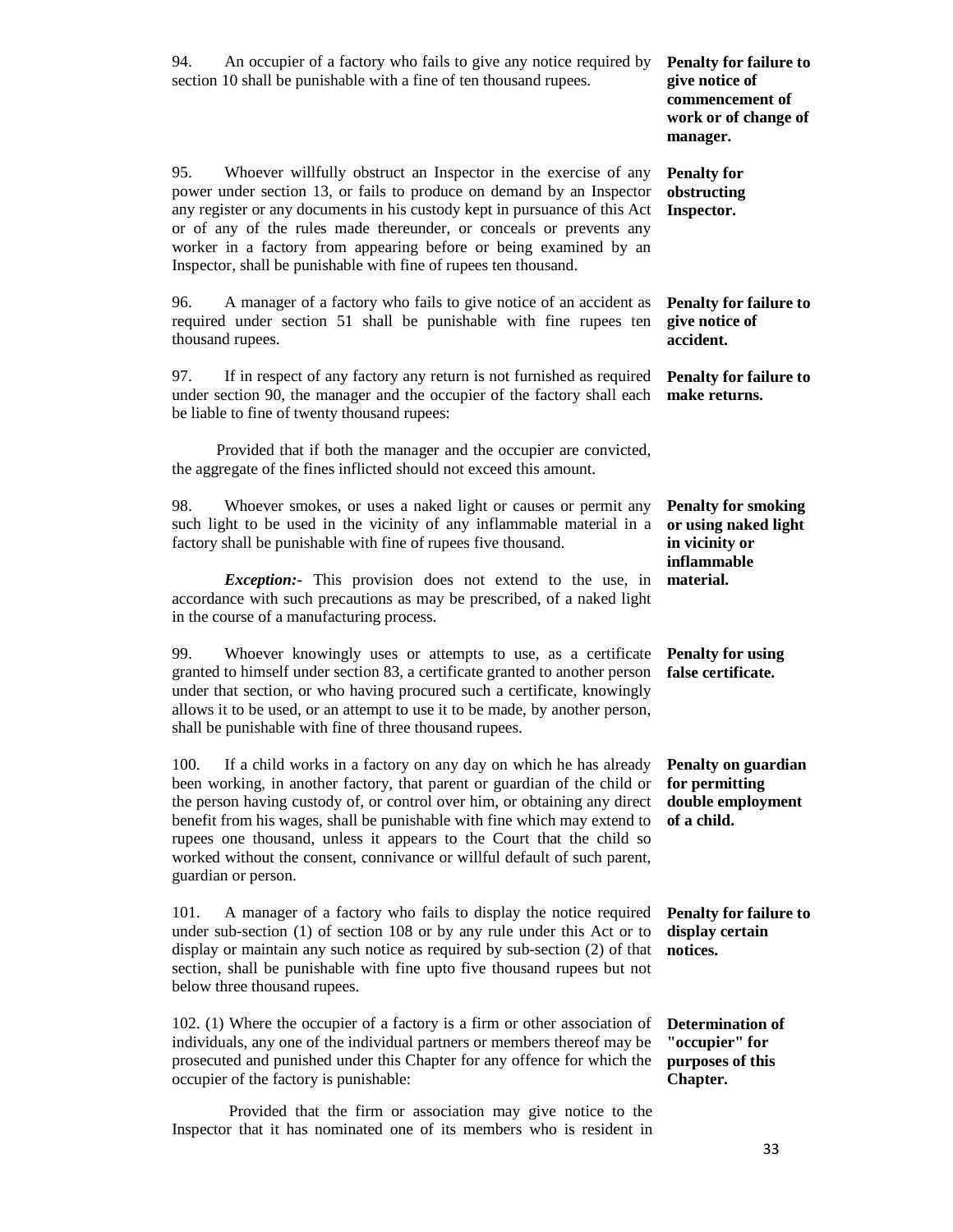Pakistan to be the occupier of the factory for the purposes of this Chapter, and such individual shall, so long as he is so resident, be deemed to be the occupier for the purposes of this Chapter until further notice cancelling his nomination is received by the Inspector or until he ceases to be a partner or member of the firm or association.

 (2) Where the occupier of a factory is a company, any one of the directors thereof, or, in the case of a private company, any one of the shareholders thereof, may be prosecuted under this Chapter for any offence for which the occupier of the factory is punishable:

 Provided that the company may give notice to the Inspector that it has nominated a director, or in the case of a private company, a shareholder, who is resident in either case in Pakistan to be the occupier of the factory for the purposes of this Chapter, and such director or shareholder shall, so long as he is so resident, be deemed to be the occupier of the factory for the purposes of this Chapter until further notice cancelling his nomination is received by the Inspector or until he ceases to be director or shareholder.

103. (1) Where the occupier or manager of a factory is charged with an offence against this Act, he shall be entitled upon complaint duly made by him to have any other person whom he charges as the actual offender brought before the Court at the time appointed for hearing the charge; and if, after the commission of the offence has been proved, the occupier or manager of the factory proves to the satisfaction of the Court-

- (a) that he has used due diligence to enforce the execution of this Act; and
- (b) that the said other person committed the offence in question without his knowledge, consent or connivance, that other person shall be convicted of the offence and shall be liable to the like fine as if he were the occupier or manager, and the occupier or manager shall be discharged from any liability under this Act.

 (2) When it is made to appear to the satisfaction of the Inspector at any time prior to the institution of the proceedings -

- (a) that the occupier or manager of the factory has used all due diligence to enforce the execution of this Act;
- (b) by what person the offence has been committed, and
- (c) that it has been committed without the knowledge, consent or connivance of the occupier or manager, and in contravention of his orders, the Inspector shall proceed against the person whom he believes to be the actual offender without first proceeding against the occupier or manager of the factory, and such person shall be liable to the like fine as if he were the occupier or manager.

104. If a child over the age of six years is found inside any part of a **Presumption as to**  factory in which children are working, he shall, until the contrary is **employment.**  proved, be deemed to be working in the factory.

| 105. (1) When an act or omission would, if a person were under or over a <b>Evidence as to age.</b> |  |
|-----------------------------------------------------------------------------------------------------|--|
| certain age, be an offence punishable under this Act, and such person is in                         |  |
| the opinion of Court apparently under or over such age, the burden shall                            |  |
| be on the accused to prove that such person is not under or over such age.                          |  |

**Exemption of occupier from liability in certain cases.**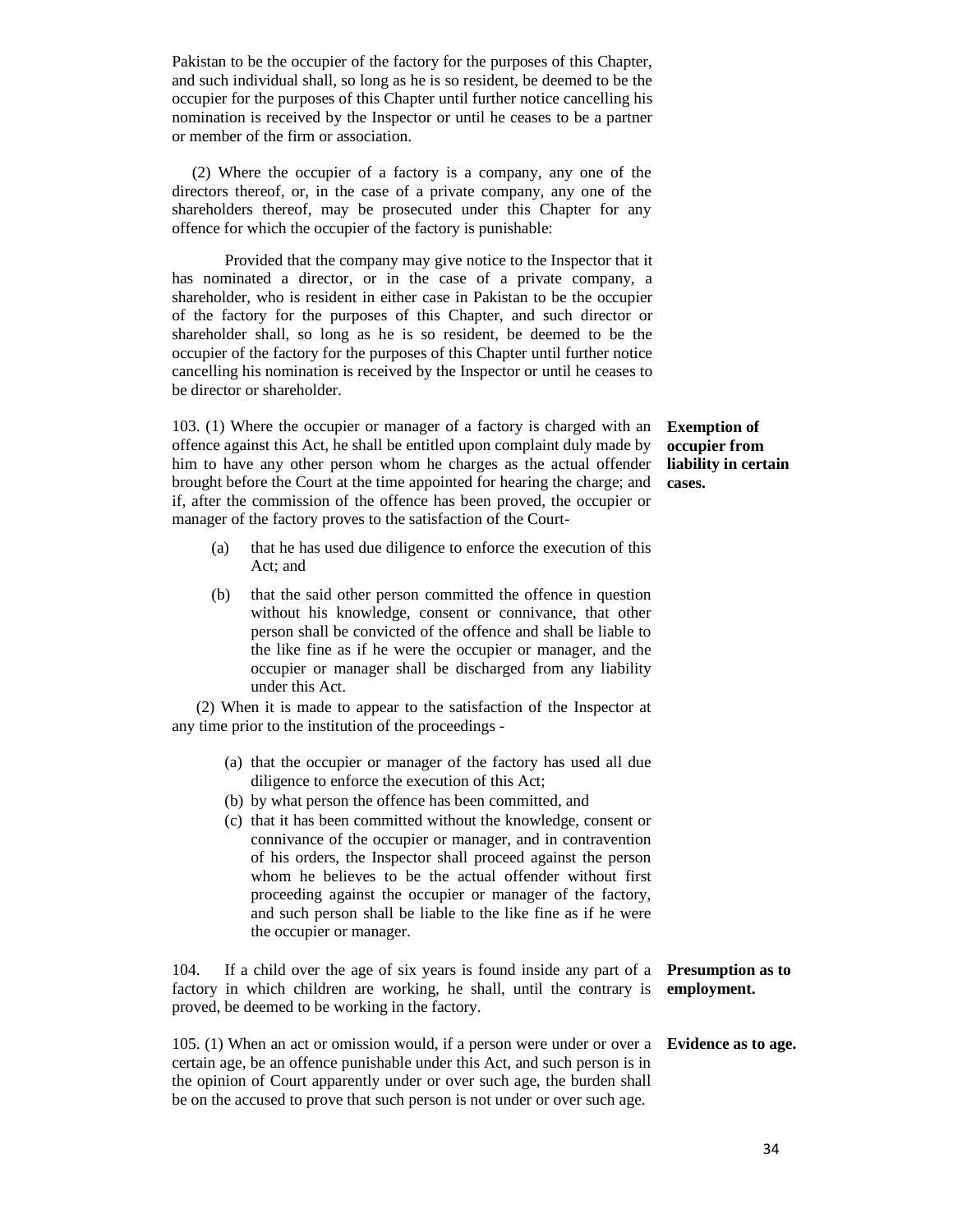(2) A declaration in writing by a certifying surgeon relating to a worker that he has personally examined him and believes him to be under or over the age set forth in such declaration shall, for the purposes of this Act, be admissible as evidence of the age of that worker.

106. (1) No prosecution under this Act, except a prosecution under **Cognizance of**  section 98, shall be instituted except by or with the previous sanction of **offences.**  the Inspector.

 (2) No Court other than the Labour Court established under the Sindh Industrial Relations Act, 2013 shall try any offence against this Act or any rule or order made thereunder.

107. No Court other than Labour Court shall take cognizance of any **Limitation of**  offence under this Act or any rule or order thereunder, other than an offence under section 94 or section 96, unless complaint thereof is made within six months of the date on which the offence is alleged to have been committed: **prosecution.** 

 Provided that when the offence consists of disobeying a written order made by an Inspector, complaint thereof may be made within twelve months of the date on which the offence is alleged to have been committed.

#### **CHAPTER VIII Supplemental**

| 108. (1) In addition to the notices required to be displayed in any factory <b>Display of factory</b><br>by this Act or the rules made thereunder, there shall be displayed in every<br>factory a notice containing such abstracts of this Act and of the rules<br>made thereunder, in English and in the local languages as Government<br>may prescribe.                                                                                         | notices. |
|---------------------------------------------------------------------------------------------------------------------------------------------------------------------------------------------------------------------------------------------------------------------------------------------------------------------------------------------------------------------------------------------------------------------------------------------------|----------|
| (2) All notices required to be displayed in a factory shall be<br>displayed at some conspicuous place at or near the main entrance to the<br>factory and shall be maintained in a clean and legible condition.<br>109. Government may make rules requiring occupiers or managers of Power of<br>factories to submit such returns, occasional or periodical, as may in its Government to make<br>opinion he required for the purposes of this Act. | rules.   |
| 110. (1) All rules made under this Act shall be subject to the condition of <b>Publication of rules.</b><br>previous publication, and the dale to be specified under clause (3) of<br>section 23 of the General Clauses Act, 1897 (X of 1897), shall not be less<br>than three months from the date on which the draft of the proposed rules<br>was published.                                                                                    |          |
| (2) All such rules shall be published in the Official Gazette and shall,<br>unless some later date is appointed, come into force on the date of such<br>publication.                                                                                                                                                                                                                                                                              |          |

111. This Act shall apply to factories belonging to Government and Federal Government and such other factories within the territorial limits of the Province of Sindh. **Application to Government and Federal Government** 

112. No suit, prosecution or other legal proceeding shall lie against **Indemnity.** any person for anything which is in good faith done or intended to be done under this Act.

#### 35

**factories.**